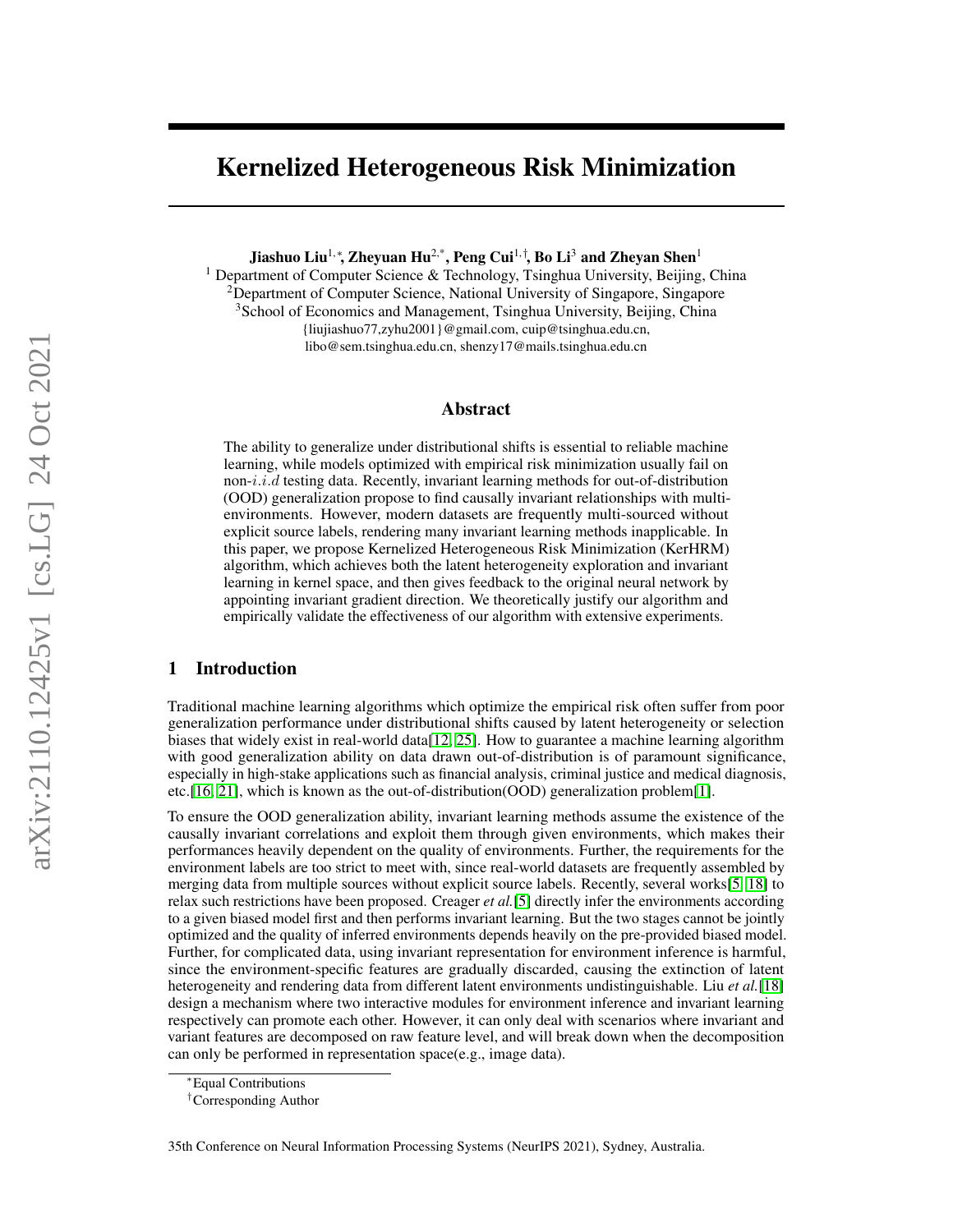This paper focuses on the integration of latent heterogeneity exploration and invariant learning on representation level. In order to incorporate representation learning with theoretical guarantees, we introduce Neural Tangent Kernel(NTK[\[13\]](#page-15-3)) into our algorithm. According to NTK theory[\[13\]](#page-15-3), training the neural network is equivalent to linear regression using Neural Tangent Features(NTF), which converts non-linear neural networks into linear regression in NTF space and makes the integration possible. Based on this, our Kernelized Heterogeneous Risk Minimization (KerHRM) algorithm is proposed, which synchronously optimizes the latent heterogeneity exploration module  $\mathcal{M}_c$  and invariance learning module  $\mathcal{M}_p$  in NTF space. Specifically, we propose our novel Invariant Gradient Descent(IGD) for  $\mathcal{M}_p$ , which performs invariant learning in NTF space and then feeds back to neural networks with appointed invariant gradient direction. For  $\mathcal{M}_c$ , we construct an orthogonal heterogeneity-aware kernel to capture the environment-specific features and to further accelerate the heterogeneity exploration. Theoretically, we demonstrate our heterogeneity exploration algorithm for  $\mathcal{M}_c$  with rate-distortion theory and justify the orthogonality property of the built kernel, which jointly can illustrate the mutual promotion between the two modules. Empirically, experiments on both synthetic and real-world data validate the superiority of KerHRM in terms of good out-of-distribution generalization performance.

# <span id="page-1-3"></span>2 Preliminaries

Following [\[1,](#page-15-1) [3\]](#page-15-4), we consider data  $D = \{D^e\}_{e \in \text{supp}(\mathcal{E}_{tr})}$  with different sources data  $D^e = \{X^e, Y^e\}$ collected from multiple training environments  $\mathcal{E}_{tr}$ . Here environment labels are unavailable as in most of the real applications.  $\mathcal{E}_{tr}$  is a random variable on indices of training environments and  $P^e$ is the distribution of data and label in environment  $e$ . The goal of this work is to find a predictor  $f(\cdot): \mathcal{X} \to \mathcal{Y}$  with good out-of-distribution generalization performance, which is formalized as:

<span id="page-1-0"></span>
$$
\underset{f}{\arg\min} \max_{e \in \text{supp}(\mathcal{E})} \mathcal{L}(f|e) \tag{1}
$$

where  $\mathcal{L}(f|e) = \mathbb{E}^{e}[\ell(X^{e}, Y^{e})]$  represents the risk of predictor f on environment e, and  $\ell(\cdot, \cdot)$ :  $\mathcal{Y} \times \mathcal{Y} \to \mathbb{R}^+$  the loss function. Note that  $\mathcal{E}$  is the random variable on indices of all possible environments such that  $\text{supp}(\mathcal{E}_{tr}) \subset \text{supp}(\mathcal{E})$ . Usually, for all  $e \in \text{supp}(\mathcal{E}) \setminus \text{supp}(\mathcal{E}_{tr})$ , the data and label distribution  $\overline{P^e(X,Y)}$  can be quite different from that of training environments  $\mathcal{E}_{tr}$ . Therefore, the problem in equation [1](#page-1-0) is referred to as Out-of-Distribution (OOD) Generalization problem [\[1\]](#page-15-1). Since it is impossible to characterize the latent environments  $\mathcal E$  without any prior knowledge or structural assumptions, the invariance assumption is proposed for invariant learning:

<span id="page-1-2"></span>**Assumption 2.1.** *There exists random variable*  $\Psi_S^*(X)$  *such that the following properties hold: a.* Invariance property: for all  $e, e' \in \text{supp}(\mathcal{E})$ , we have  $P^e(Y | \Psi_S^*(X)) = P^{e'}(Y | \Psi_S^*(X))$  holds. *b.* Sufficiency property:  $\check{Y} = f(\Psi_S^*) + \epsilon, \, \hat{\epsilon} \perp \check{X}$ .

This assumption indicates invariance and sufficiency for predicting the target Y using  $\Psi_S^*$ , which is known as invariant representations with stable relationships with  $\overline{Y}$  across  $\overline{\mathcal{E}}$ . To acquire such  $\Psi_S^*$ , a branch of works[\[4,](#page-15-5) [14,](#page-15-6) [18\]](#page-16-3) proposes to find the maximal invariant predictor(MIP) of an invariance set, which are defined as follows:

**Definition 2.1.** *The invariance set*  $\mathcal I$  *with respect to*  $\mathcal E$  *is defined as:* 

$$
\mathcal{I}_{\mathcal{E}} = \{ \Psi_S(X) : Y \perp \mathcal{E} | \Psi_S(X) \} = \{ \Psi_S(X) : H[Y | \Psi_S(X)] = H[Y | \Psi_S(X), \mathcal{E}] \}
$$
(2)

*where* H[·] *is the Shannon entropy of a random variable. The corresponding maximal invariant predictor* (MIP) of  $I_{\mathcal{E}}$  is defined as  $S = \argmax_{\Phi \in I_{\mathcal{E}}} \mathbb{I}(Y; \Phi)$ , where  $\mathbb{I}(\cdot; \cdot)$  measures Shannon *mutual information between two random variables.*

Firstly, we propose that using the maximal invariant predictor S of  $\mathcal{I}_{\mathcal{E}}$  can guarantee OOD optimality in Theorem [2.1.](#page-1-1) The formal statement is similar to [\[18\]](#page-16-3) and can be found in Appendix A.3.

<span id="page-1-1"></span>Theorem 2.1. *(Optimality Guarantee, informal) For predictor* Φ ∗ (X) *satisfying Assumption [2.1,](#page-1-2)*  $\Psi_S^*$  is the maximal invariant predictor with respect to  $\mathcal E$  and the solution to OOD problem in equation  $I \text{ is } \mathbb{E}_Y[Y|\Psi^*_{S}] = \arg \min_f \sup_{e \in \text{supp}(\mathcal{E})} \mathbb{E}[\mathcal{L}(f)|e].$ 

However, recent works[\[4,](#page-15-5) [14\]](#page-15-6) on finding MIP solutions rely on the availability of data from multiple training environments  $\mathcal{E}_{tr}$ , which is hard to meet with in practice. Further, their validity is highly determined by the given  $\mathcal{E}_{tr}$ . Since  $\mathcal{I}_{\mathcal{E}} \subseteq \mathcal{I}_{\mathcal{E}_{tr}}$ , the invariance regularized by  $\mathcal{E}_{tr}$  is often too large and the learned MIP may contain variant components and fails to generalize well. Based on this,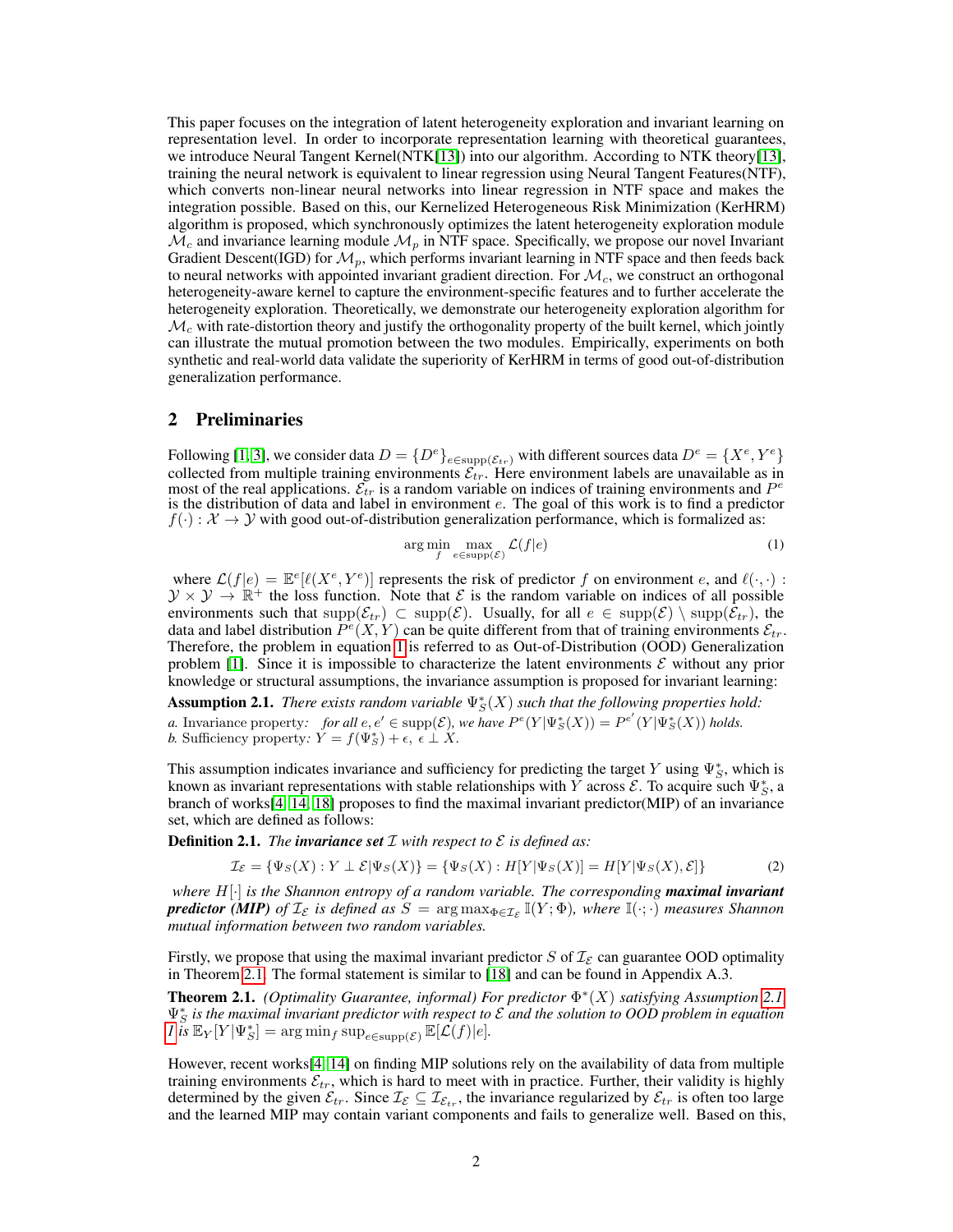

<span id="page-2-0"></span>Figure 1: The framework for KerHRM. The middle block diagram shows the overall flow of the algorithm, which consists of two modules named heterogeneity exploration module  $\mathcal{M}_c$  and invariant prediction module  $\mathcal{M}_p$ . The whole algorithm runs iteratively between  $\mathcal{M}_c$  and  $\mathcal{M}_p$ , where one iteration consists of three steps, which we illustrate in section [3.1,](#page-3-0) [3.2](#page-3-1) and [3.3](#page-4-0) respectively.

Heterogeneous Risk Minimization(HRM[\[18\]](#page-16-3)) proposes to generate environments  $\mathcal{E}_{tr}$  with minimal  $|\mathcal{I}_{\mathcal{E}_{tr}}|$  and to conduct invariant prediction with learned  $\mathcal{E}_{tr}$ . However, the proposed HRM can only deal with simple scenarios where  $X = [\Psi_S^*, \Psi_V^*]^T$  on raw feature level ( $\Psi_S^*$  are invariant features and  $\Psi_V^*$  variant ones), and will break down where  $X = h(\Psi_S^*, \Psi_V^*)$  ( $h(\cdot, \cdot)$ ) is an unknown transformation function), since the decomposition can only be performed in representation space. In this work, we focus on the integration of latent heterogeneity exploration and invariant learning in general scenarios where invariant features are latent in  $X$ , which can be easily fulfilled in real applications.

**Problem 1.** *(Problem Setting)* Assume that  $X = h(\Psi_S^*, \Psi_V^*) \in \mathbb{R}^d$ , where  $\Psi_S^*$  satisfies Assumption [2.1,](#page-1-2)  $h(\cdot)$  *is an unknown transformation function and*  $\Psi_S^* \perp \Psi_V^*$  (following functional representation *lemma*[\[7\]](#page-15-7)), given heterogeneous dataset  $D = \{D^e\}_{e \in \text{supp}(\mathcal{E}_{latent})}$  without environment labels, the **task** is to generate environments  $\mathcal{E}_{learn}$  with minimal  $|\mathcal{I}_{\mathcal{E}_{learn}}|$  and meanwhile learn invariant models.

# 3 Method

**Remark.** *Following the analysis in section* [2,](#page-1-3) *to generate environments*  $\mathcal{E}_{learn}$  *with minimal*  $|\mathcal{I}_{\mathcal{E}_{learn}}|$ is equivalent to generate environments with as varying  $P(Y|\Psi_V^*)$  as possible, so as to exclude variant  $\mathbb{P}_{V}$  *from the invariant set*  $\mathcal{I}_{\mathcal{E}_{learn}}$ *.* 

In spite of such insight, the latent  $\Psi_S^*$ ,  $\Psi_V^*$  make it impossible to directly generate  $\mathcal{E}_{learn}$ . In this work, we propose our Kernelized Heterogeneous Risk Minimization (KerHRM) algorithm with two interactive modules, the frontend  $\mathcal{M}_c$  for heterogeneity exploration and backend  $\mathcal{M}_p$  for invariant prediction. Specifically, given pooled data, the algorithm starts with the heterogeneity exploration module  $\mathcal{M}_c$  with a learned heterogeneity-aware kernel  $\kappa_c$  to generate  $\mathcal{E}_{learn}$ . The learned environments are used by  $\mathcal{M}_p$  to produce invariant direction  $\theta_{inv}$  in Neural Tangent Feature(NTF) space that captures the invariant components  $\Psi_S$ , and then  $\theta_{inv}$  is used to guide the gradient descent of neural networks. After that, we update the kernel  $\kappa_c$  to orthogonalize with the invariant direction  $\theta_{inv}$  so as to better capture the variant components  $\Psi_V$  and realize the mutual promotion between  $\mathcal{M}_c$  and  $\mathcal{M}_p$  iteratively. The whole framework is jointly optimized, so that the mutual promotion between heterogeneity exploration and invariant learning can be fully leveraged. For smoothness we

Algorithm 1 Kernelized Heterogeneous Risk Minimization (KerHRM) Algorithm

**Input:** Heterogeneous dataset  $D = \{D^e = (X^e, Y^e)\}_{e \in \mathcal{E}_{tr}}$ **Initialization:** MLP model  $f_w(\cdot)$  with initialized  $w_0$ , Neural Tangent Feature  $\Phi(X) = \nabla_w f_{w_0}(X)$  (fixed in following), clustering kernel initialized as  $\kappa_c^{(0)}(x_1, x_2) = x_1^T x_2$ for  $t = 1$  to  $T$  do 1. Generate  $\mathcal{E}^{(t)}_{learn}$  with clustering kernel  $\kappa_c^{(t-1)}$ :  $\mathcal{E}^{(t)}_{learn} = \mathcal{M}_c((\Phi(X), Y), \kappa_c^{(t-1)})$ 2. Learn invariant model parameters  $\theta_{inv}^{(t)}$  with  $\mathcal{E}_{learn}^{(t)}$  in NTF space:  $\theta_{inv}^{(t)} = \mathcal{M}_p(\mathcal{E}_{learn}^{(t)})$ 3. Feedback to Neural Network  $f_w(\cdot)$  with  $\theta_{inv}^{(t)}$ :  $w_{inv}^{(t)} = \arg \min_w \mathcal{L}(w; X, Y) + \text{Reg}(w, \theta_{inv}^{(t)})$ 4. Update the clustering kernel  $\kappa_c^{(t)}$  with  $\theta_{inv}^{(t)}$ :  $\kappa_c^{(t)} \leftarrow$  Orthogonal Transform $(\kappa_c^{(t-1)}, \theta_{inv}^{(t)})$ end for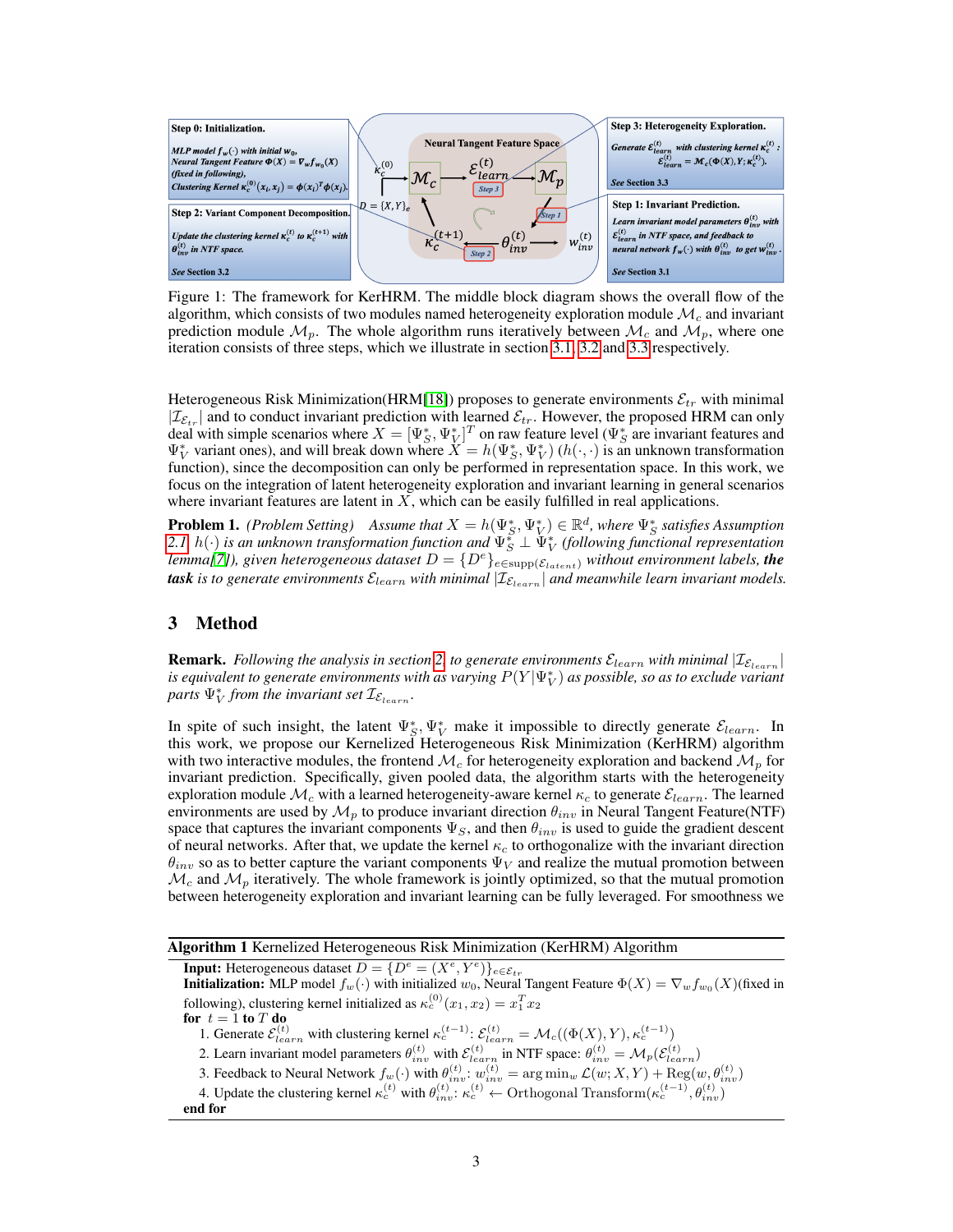begin with the invariant prediction step to illustrate our algorithm, and the flow of whole algorithm is shown in figure [1.](#page-2-0)

# <span id="page-3-0"></span>3.1  $\mathcal{M}_p$ : Invariant Gradient Descent with  $\mathcal{E}_{learn}$  (Step 1)

For our invariant learning module  $\mathcal{M}_n$ , we propose Invariant Gradient Descent (IGD) algorithm. Taking the learned environments  $\mathcal{E}_{learn}$  as input, our IGD firstly performs invariant learning in Neural Tangent Feature (NTF[\[13\]](#page-15-3)) space to obtain the invariant direction  $\theta_{inv}$ , and then guides the whole neural network  $f_w(\cdot)$  with  $\theta_{inv}$  to learn the invariant model(neural network)'s parameters  $w_{inv}$ .

Neural Tangent Feature Space The NTK theory[\[13\]](#page-15-3) shows that training the neural network is equivalent to linear regression using non-linear NTFs  $\phi(x)$ , as in equation [4.](#page-3-2) For each data point  $x \in \mathbb{R}^d$ , where d is the feature dimension, the corresponding feature is given by  $\phi(x) = \nabla_w f_w(x) \in$  $\mathbb{R}^p$ , where p is the number of neural network's parameters. Firstly, we would like to dissect the feature components within  $\phi(x)$  by decomposing the invariant and variant components hidden in  $\phi(x)$ . Therefore, we propose to perform Singular Value Decomposition (SVD) on the NTF matrix:

<span id="page-3-3"></span>
$$
\underbrace{\Phi(X)^{T}}_{\mathbb{R}^{n \times p}} \approx \underbrace{U}_{\mathbb{R}^{n \times k}} \cdot \underbrace{S}_{\mathbb{R}^{k \times k}} \cdot \underbrace{V^{T}}_{\mathbb{R}^{k \times p}} \qquad \text{where } p \gg n \ge k \tag{3}
$$

Intuitively, in equation [3,](#page-3-3) each row  $V_{j,:}^T$  of  $V^T$  represents the j-th feature component of  $\mathbb{R}^p$  and we take k such different feature components with the top  $k$  largest singular values to represent the data, and the rationality of low rank decomposition is guaranteed theoretically[\[26,](#page-16-4) [19\]](#page-16-5) and empirically[\[2\]](#page-15-8). Since SVD ensures every feature components orthogonal, the neural tangent feature of the *i*-th data point can be decomposed into  $\phi(x_i)^T \approx \sum_{j=1}^k U_{i,j} \cdot S_{j,j} \cdot V_{j,:}^T$ , where  $U_{i,j} \cdot S_{j,j}$  denotes the strength of the  $j$ -th feature component in the  $i$ -th data. However, since neural networks have millions of parameters, the high dimension prevents us from learning directly on high dimensional NTFs  $\Phi(X)$ . Therefore, we rewrite the initial formulation of linear regression into:

$$
f_w(X) \approx f_{w_0}(X) + \Phi(X)^T (w - w_0) \approx f_{w_0}(X) + USV^T (w - w_0)
$$
\n(4)

<span id="page-3-4"></span><span id="page-3-2"></span>
$$
= f_{w_0}(X) + \Psi(X) \left( V^T(w - w_0) \right) = f_{w_0}(X) + \Psi(X)\theta \tag{5}
$$

where we let  $\theta = V^T(w - w_0) \in \mathbb{R}^k$  which reflects how the model parameter w utilizes the k feature components. Since  $V^T$  is orthogonal, fitting  $w - w_0$  with features  $\Phi(X)$  is equivalent to fitting  $\theta$ using reduced NTFs  $\Psi(X)$ . In this way, we convert the original high-dimensional regression problem into the low-dimensional one in equation [5,](#page-3-4) since in wide neural networks, we have  $p \gg n \geq k$ .

**Invariant Learning with Reduced NTFs**  $\Psi(X)$  We could perform invariant learning on reduced NTFs  $\Psi(X)$  in linear space. In this work, we adopt the invariant regularizer proposed in [\[14\]](#page-15-6) to learn  $\theta = V^T(w - w_0)$  due to its optimality guarantees, and the objective function is:

$$
\theta_{inv} = \arg\min_{\theta} \sum_{e \in \mathcal{E}_{learn}} \mathcal{L}^{e}(\theta; \Psi, Y) + \alpha \cdot \text{Var}_{\mathcal{E}_{learn}} (\nabla_{\theta} \mathcal{L}^{e})
$$
(6)

Guide Neural Network with invariant direction  $\theta_{inv}$  With the learned  $\theta_{inv}$ , it remains to feed back to the neural network's parameters  $w$ . Since for neural networks with millions of parameters whose  $p \approx 10^8$ , it is difficult to directly obtain w as  $w = w_0 + V\theta_{inv}$ . Therefore, we design a loss function to approximate the projection  $(w - w_0) / V \theta_{inv}$ ). Note that  $f_w(X) = f_{w_0}(X) + USV^T(w$  $w_0) = f_{w_0}(X) + US\theta_{inv}$ , we have

<span id="page-3-5"></span>
$$
S^{-1}U^{T}(f_{w}(X) - f_{w_{0}}(X)) = \theta_{inv}
$$
\n(7)

Therefore, we can ensure the updated parameters w satisfy that  $S^{-1}U^{T}(f_{w}(X) - f_{w_0}(X)) \in \mathbb{R}^{k}$  is parallel to  $\theta_{inv}$ , which leads to the following loss function:

$$
w_{inv} = \arg\min_{w} \mathcal{L}(w; X, Y) + \lambda \left( 1 - \frac{|\langle \theta_{inv}, S^{-1}U^{T}(f_{w}(X) - f_{w_{0}}(X)) \rangle|}{\|\theta_{inv}\| \|S^{-1}U^{T}(f_{w}(X) - f_{w_{0}}(X))\|} \right)
$$
(8)

where  $\mathcal{L}(w; X, Y)$  is the empirical prediction loss over training data and the second term is to force the invariance property of the neural network.

#### <span id="page-3-1"></span>3.2 Variant Component Decomposition with  $\theta_{inv}$  (Step 2)

The core of our KerHRM is the mutual promotion of the heterogeneity exploration module  $\mathcal{M}_c$  and the invariant learning module  $\mathcal{M}_v$ . From our insight, we should leverage the variant components  $\Psi_V$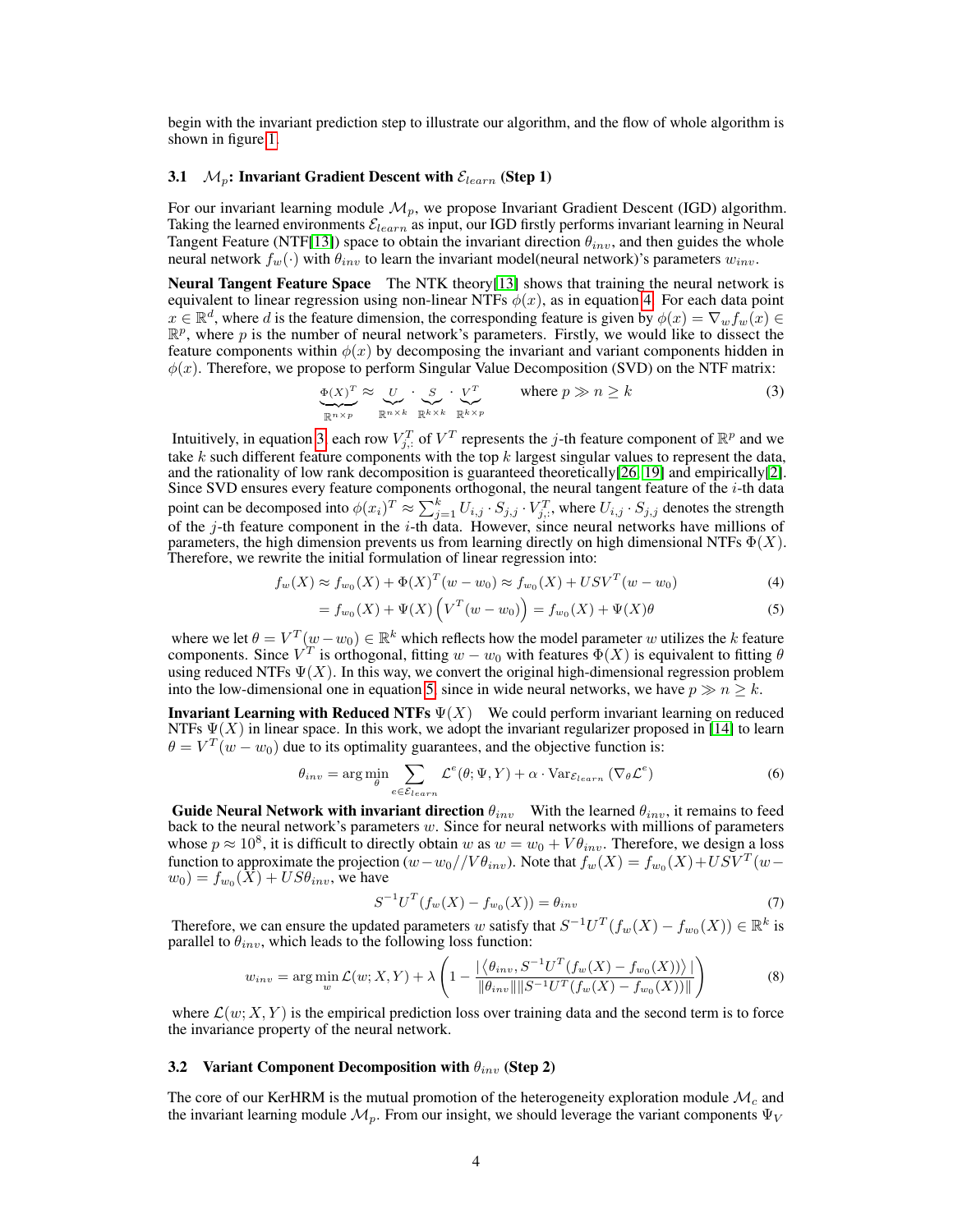to exploit the latent heterogeneity. Therefore, with the better invariant direction  $\theta_{inv}$  learned by  $\mathcal{M}_p$ that captures the invariant components in data, it remains to capture better variant components  $\Psi_V$  so as to further accelerate the heterogeneity exploration procedure, for which we design a clustering kernel  $\kappa_c$  on the reduce NTF space of  $\mathbb{R}^k$  with the help of  $\theta_{inv}$  learned in section [3.1.](#page-3-0) Recall the NTF decomposition in equation [3,](#page-3-3) the initial similarity of two data points  $x_i$  and  $x_j$  can be decomposed as:

$$
\kappa_c^{(0)}(x_i, x_j) = \phi(x_i)^T \phi(x_j) = \langle U_i S, U_j S \rangle \tag{9}
$$

<span id="page-4-2"></span>With the invariant direction  $\theta_{inv}^{(t)}$  learned by  $\mathcal{M}_p$  in iteration t, we can wipe out the invariant components used by  $\theta_{inv}^{(t)}$  via

$$
\Psi_V^{(t+1)}(x_i) \leftarrow U_i S - \left\langle U_i S, \theta_{inv}^{(t)} \right\rangle \theta_{inv}^{(t)} / \|\theta_{inv}^{(t)}\|^2 \tag{10}
$$

which gives a new heterogeneity-aware kernel that better captures the variant components  $\Psi_V^*$  as  $\kappa_c^{(t+1)}(x_i, x_j) = \Psi_V^{(t+1)}(x_i)^T \Psi_V^{(t+1)}$  $V^{(t+1)}(x_j).$ 

### <span id="page-4-0"></span>3.3  $\mathcal{M}_c$ : Heterogeneity exploration with  $\kappa_c$  (Step 3)

 $\mathcal{M}_c$  takes one heterogeneous dataset as input, and outputs a learned multi-environment partition  $\mathcal{E}_{learn}$  for invariant prediction module  $\mathcal{M}_p$ , and we implement it as a clustering algorithm with kernel regression given the heterogeneity-aware  $\kappa_c(x_i, x_j) = \Psi_V(x_i)^T \Psi_V(x_j)$  that captures the variant components in data. Following the analysis above, only the variant components  $\Psi_V^*$  should be leveraged to identify the latent heterogeneity, and therefore we use the kernel  $\kappa_c$  as well as  $\Psi_V(X)$ learned in section [3.2](#page-3-1) to capture the different relationship between  $\Psi_V^*$  and Y, for which we use  $P(Y|\Psi_V)$  as the clustering centre. Specifically, we assume the j-th cluster centre  $P_{\Theta_j}(Y|\Psi_V(X))$ to be a Gaussian around  $f(\Theta_i; \Psi_V(X))$  as:

$$
h_j(\Psi_V(X), Y) = P_{\Theta_j}(Y|\Psi_V(X)) = (\sqrt{2\pi}\sigma)^{-1} \exp(-(Y - f(\Theta_j; \Psi_V(X)))^2/2\sigma^2)
$$
(11)

For the given  $N = \sum_{e \in \text{supp}(\mathcal{E}_{latent})} |D^e|$  data points  $D = \{\psi_V(x_i), y_i\}_{i=1}^N$ , the empirical distribution can be modeled as  $\hat{P}_N = \frac{1}{N} \sum_{i=1}^N \delta_{\psi_V(x_i), y_i}$ . Under this setting, we propose one convex clustering algorithm, which aims at finding a mixture distribution in distribution set  $Q$  defined as:

$$
\mathcal{Q} = \{Q = \sum_{j \in [K]} q_j h_j(\Psi_V(X), Y), \mathbf{q} \in \Delta_K\}
$$
\n(12)

to fit the empirical data best. Therefore, the original objective function and the simplified one are:

$$
\min_{Q \in \mathcal{Q}} D_{KL}(\hat{P}_N || Q) \Leftrightarrow \min_{\Theta, \mathbf{q}} \left\{ \mathcal{L}_c = -\frac{1}{N} \sum_{i \in [N]} \log \left[ \sum_{j \in [K]} q_j h_j(\psi_V(x_i), y_i) \right] \right\} \tag{13}
$$

Note that our clustering algorithm differs from others since the cluster centres are learned models parameterized with Θ. As for optimization, we use EM algorithm to optimize the centre parameters  $\Theta$  and the mixture weights q iteratively. Specifically, when optimizing the cluster centre model  $f(\Theta_i; \cdot)$ , we use kernel regression with  $\kappa_c(\cdot, \cdot)$  to avoid computing  $\Psi_V(X)$  and allow large k. For generating the learned environments  $\mathcal{E}_{learn}$ , we assign *i*-th point to *j*-th cluster with probability  $P_{i,j} = q_j h_j(\psi_V(x_i), y_i) / \sum_{l \in [K]} q_l h_l(\psi_V(x_i), y_i).$ 

# 4 Theoretical Analysis

In this section, we provide theoretical justifications of the mutual promotion between  $\mathcal{M}_c$  and  $\mathcal{M}_p$ . Since our algorithm does not violate the theoretical analysis in [\[14\]](#page-15-6) and [\[13\]](#page-15-3) which proves that better  $\mathcal{E}_{learn}$  from  $\mathcal{M}_c$  benefits the MIP learned by  $\mathcal{M}_p$ , to finish the mutual promotion, we only need to justify that better  $\theta_{inv}$  from  $\mathcal{M}_p$  benefits the learning of  $\mathcal{E}_{learn}$  in  $\mathcal{M}_c$ .

1. Using  $\Psi_V^*$  benefits the clustering. Firstly, we introduce Lemma [4.1](#page-4-1) from [\[18\]](#page-16-3) to show that using  $\Psi_V^*$  benefits the clustering in terms of larger between-cluster distance.

<span id="page-4-1"></span>**Lemma 4.1.** For  $e_i, e_j \in \text{supp}(\mathcal{E}_{latent})$ , assume that X satisfying Assumption [2.1,](#page-1-2) then under reason- $\Delta$  able assumption([\[18\]](#page-16-3)), we have  $D_{\text{KL}}(P^{e_i}(Y|X)\| P^{e_j}(Y|X)) \leq D_{\text{KL}}(P^{e_i}(Y|\Psi^*_V)\| P^{e_j}(Y|\Psi^*_V)).$ 

Then similar to [\[17\]](#page-16-6), we use the rate-distortion theory to demonstrate why larger  $D_{KL}$  between cluster centres benefits our convex clustering as well as the quality of  $\mathcal{E}_{learn}$ .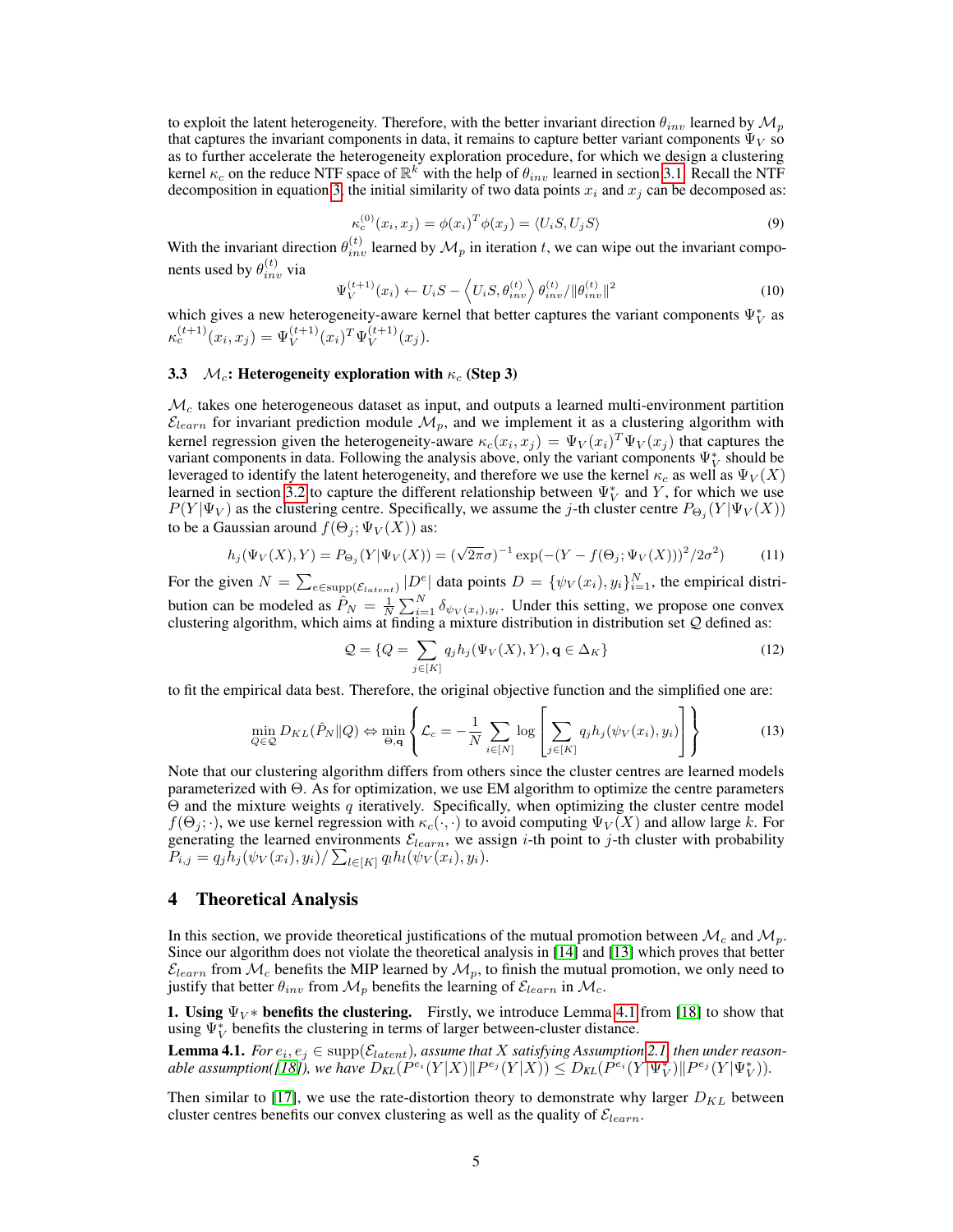<span id="page-5-1"></span>Theorem 4.1. *(Rate-Distortion) For the proposed convex clustering algorithm, we have:*

$$
\min_{Q \in \mathcal{Q}} D_{KL}(\hat{P}_N || Q) = \min_{\Theta} \mathbb{I}(I; J) + (1/2\sigma^2) \mathbb{E}_{I, J}[d(\psi_V(x_i), y_i, \Theta_j)] + \text{Const} \tag{14}
$$

*where*  $r_{ij}$  =  $P(j|\psi_V(x_i), y_i)$  *is a discrete random variable over the space*  $\{1, 2, ..., N\}$   $\times$ {1, 2, ..., K} *which denotes the probability of* i*-th data point belonging to* j*-th cluster,* I, J *are the marginal distribution of random variable*  $r_{ij}$  *respectively,*  $d(\psi_V(x_i), y_i, \Theta_j) = (f_{\Theta_j}(\psi_V(x_i)) - y_i)^2$ *and* I(·; ·) *the Shannon mutual information. Note that the optimal* r *can be obtained by the optimal* Θ *and therefore we only minimize the r.h.s with respect to* Θ*.*

Actually d models the conditional distribution  $P(Y|\Psi_V)$ . If in the underlying distribution of the empirical data  $P(Y|\Psi_V)$  differs a lot between different clusters, the optimizer will put more efforts in optimizing  $\mathbb{E}_{I,J}[d(\psi_V(x_i), y_i, \Theta_j)]$  to avoid inducing larger error, resulting in smaller efforts put on optimization of  $\mathbb{I}(I; J)$  and a relatively larger  $\mathbb{I}(I; J)$ . This means data sample points I have a larger mutual information with cluster index  $J$ , thus the clustering is prone to be more accurate.

2. Orthogonality Property: Better  $\theta_{inv}$  for better  $\Psi_V$ . Firstly, we prove the orthogonality property between  $\theta_{inv}$ (equation [6\)](#page-3-5) and parameters  $\Theta$  of clustering centres  $f_{\Theta_j}(\cdot)$ .

<span id="page-5-0"></span>**Theorem 4.2.** *(Orthogonality Property) Denote the data matrix of j-th environment*  $X^j$  *and*  $\Psi_V^j$  =  $\Psi_V(X^j)$ , then for each  $\Theta_j(j \in [K]) = ((\Psi_V^j)^T \Psi_V^j)^{-1} (\Psi_V^j)^T Y^j$ , we have  $\text{Span}(\Theta) \subseteq \text{Ker}(\theta_{inv})$  $and$   $\text{Span}(\Psi_V^j) \subseteq \text{Ker}(\theta_{inv})$ , where  $\text{Span}$  denotes the column space and  $\text{Ker}$  the null space.

Theorem [4.2](#page-5-0) justifies that the parameter space for clustering model  $f_{\Theta}(\cdot)$  as well as the space of learned variant components  $\Psi_V$  is orthogonal to the invariant direction  $\theta_{inv}$ , which indicates that better invariant direction  $\theta_{inv}$  regulates better variant components  $\Psi_V$  and therefore better heterogeneity. Taking (1) and (2) together, we conclude that better results( $\theta_{inv}$ ) of  $\mathcal{M}_p$  promotes the latent heterogeneity exploration in  $\mathcal{M}_c$  because of larger between-cluster distance. Finally, we use a linear but general setting for further clarification.

**Example.** Assume that data points from environments  $e \in \mathcal{E}$  are generated as follows:

$$
X = Y(\Psi_S^* + \beta_e \Psi_V^*) + \mathcal{N}(0, \Sigma) \in \mathbb{R}^d
$$
\n
$$
(15)
$$

where  $Y=\pm 1$  with equal probability, the coefficient  $\beta_e$  varies across environment  $e, \Psi_S^*\in \mathbb{R}^d$  is the invariant feature and following functional representation lemma [\[7\]](#page-15-7)  $\Psi_V^*$  is the variant feature with  $\Psi_V^* \perp \Psi_S^* \in \mathbb{R}^d$  and its relationship with the target Y relies on the environment-specific  $\beta_e$ .

**Remark.** In example [4,](#page-5-0) when  $\mathcal{M}_p$  achieves optimal, we have  $\theta_{inv} = \Psi_S^*$ , which is the mid vertical *hyperplane of the two Gaussian distribution. Then following equation [10,](#page-4-2) we have*  $\Psi_V = X (\hat{X}^T \hat{\theta}_{inv})\theta_{inv} = Y\beta_e \Psi_V^*$ , which directly shows that in the next iteration,  $\mathcal{M}_c$  uses solely variant *components*  $\Psi^*_V$  *in*  $\overline{X}$  *to learn environments*  $\mathcal{E}_{learn}$  *with diverse*  $P(Y|X) = P(Y|\Psi^*_V)$ *, which by lemma [4.1](#page-4-1) and theorem [4.1](#page-5-1) gives the best clustering results.*

# 5 Experiments

In this section, we validate the effectiveness of our method on synthetic data and real-world data. Baselines We compare our proposed KerHRM with the following methods:

- Empirical Risk Minimization(ERM):  $\min_{\theta} \mathbb{E}_{P_{tr}}[\ell(\theta; X, Y)]$
- Distributionally Robust Optimization(DRO [\[6\]](#page-15-9)): min $_\theta$  sup $_{Q \in D_f(Q,P_{tr}) \leq \rho} \mathbb{E}_Q[\ell(\theta; X, Y)]$
- Environment Inference for Invariant Learning(EIIL [\[5\]](#page-15-2)):

$$
\min_{\Phi} \max_{u} \sum_{e \in \mathcal{E}} \frac{1}{N_e} \sum_{i} u_i(e) \ell(w \odot \Phi(x_i), y_i) + \lambda \|\nabla_{w|w=1.0} \frac{1}{N_e} \sum_{i} u_i(e) \ell(w \odot \Phi(x_i), y_i) \|_2
$$
 (16)

- Heterogeneous Risk Minimization(HRM [\[18\]](#page-16-3))
- Invariant Risk Minimization(IRM [\[1\]](#page-15-1)) with environment  $\mathcal{E}_{tr}$  labels:

$$
\min_{\Phi} \sum_{e \in \mathcal{E}_{tr}} \mathcal{L}^e + \lambda \|\nabla_{w|w=1.0} \mathcal{L}^e(w \odot \Phi)\|^2 \tag{17}
$$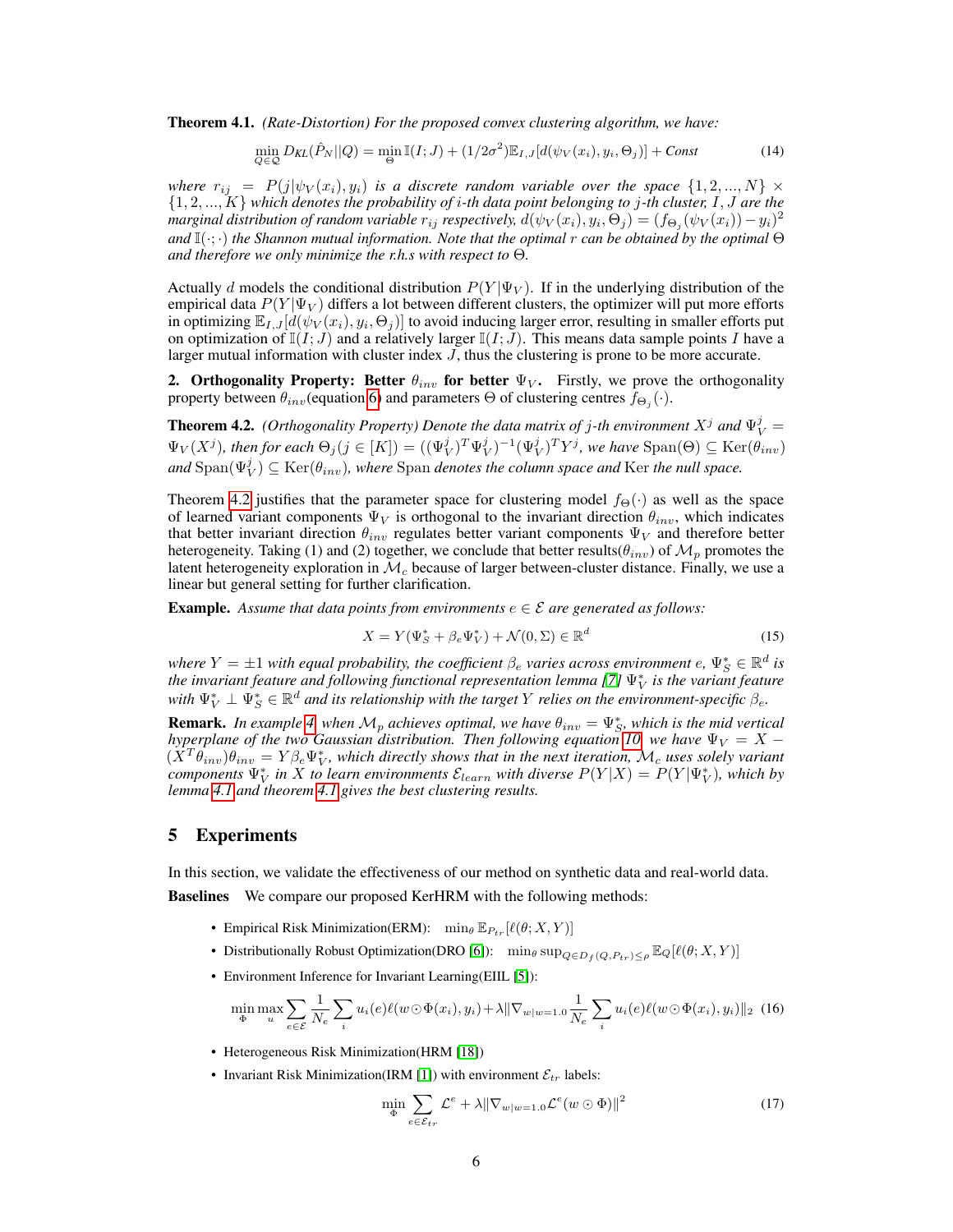We choose one typical method[\[6\]](#page-15-9) of DRO as DRO is another main branch of methods for OOD generalization problem of the same setting with us (no environment labels). And HRM and EIIL are another methods for inferring environments for invariant learning without environment labels. We choose IRM as another baseline for its fame in invariant learning, but note that IRM is based on multiple training environments and we provide  $\mathcal{E}_{tr}$  labels for it, while the others do not need. Further, for ablation study, we run KerHRM for only one iteration without the feedback loop and denote it as Static KerHRM(KerHRM<sup>s</sup>). For all experiments, we use a two-layer MLP with 1024 hidden units.

Evaluation Metrics To evaluate the prediction performance, for task with only one testing environment, we simply use the prediction accuracy of the testing environment. While for tasks with multiple environments, we introduce Mean\_Error defined as Mean\_Error  $= \frac{1}{|\mathcal{E}_{test}|} \sum_{e \in \mathcal{E}_{test}} \mathcal{L}^e$ , Std\_Error defined as Std\_Error  $=\sqrt{\frac{1}{|\mathcal{E}_{test}|-1}\sum_{e \in \mathcal{E}_{test}}(\mathcal{L}^e - \text{Mean\_Error})^2}$ , which are mean and standard deviation error across  $\mathcal{E}_{test}$ . And we use the average mean square error for  $\mathcal{L}^e$ .

#### 5.1 Synthetic Data

## Classification with Spurious Correlation

Following [\[23\]](#page-16-7), we induce the spurious correlation between the label  $Y \in \{+1, -1\}$  and a spurious attribute  $A \in \{+1, -1\}$ . Specifically, each environment is characterized by its bias rate  $r \in (0, 1]$ , where the bias rate r represents that for  $100 * r\%$  data,  $A = Y$ , and for the other  $100 * (1 - r)\%$  data,  $A = -Y$ . Intuitively, r measures the strength and direction of the spurious correlation between the label Y and spurious attribute A, where larger  $|r - 0.5|$  signifies higher spurious correlation between Y and A, and sign( $r - 0.5$ ) represents the direction of such spurious correlation, since there is no spurious correlation when  $r = 0.5$ . We assume  $X = H[S, V]^T \in \mathbb{R}^{2d}$ , where  $S \in \mathbb{R}^d$  is the invariant feature generated from label Y and V the variant feature generated from spurious attribute A:

$$
S|Y \sim \mathcal{N}(Y\mathbf{1}, \sigma_s^2 I_d), \ V|A \sim \mathcal{N}(A\mathbf{1}, \sigma_v^2 I_d)
$$
 (18)

and  $H \in \mathbb{R}^{2d \times 2d}$  is an random orthogonal matrix to scramble the invariant and variant component, which makes it more practical. Typically, we set  $\sigma_v^2 \ge \sigma_s^2$  to let the model more prone to use spurious  $V$  since  $V$  is more informative.

In training, we set  $d = 5$  and generate 2000 data points, where 50% points are from environment  $e_1$  with  $r_1 = 0.9$  and the other from environment  $e_2$  with  $r_2$ . For our method, we set the cluster number  $K = 2$ . In testing, we generate 1000 data points from environment  $e_3$  with  $r_3 = 0.1$  to induce distributional shifts from training. In this experiments, we vary the bias rate  $r_2$  of environment  $e_2$  and the scrambled matrix H which can be an orthogonal or identity matrix (as done in [\[1\]](#page-15-1)), and results after 10 runs are reported in Table [1.](#page-7-0)

From the results, we have the following observations and analysis: **ERM** suffers from the distributional shifts between training and testing, which yields the worst performance in testing. DRO can only provide slight resistance to distributional shifts, which we think is due to the over-pessimism problem[\[9\]](#page-15-10). **EIIL** achieves the best training performance but also performs poorly in testing. **HRM** outperforms the above three baselines, but its testing accuracy is just around the random guess(0.50), which is due to the disturbance of the simple raw feature setting in [\[18\]](#page-16-3). **IRM** performs better when the heterogeneity between training environments is large( $r_2$  is small), which verifies our analysis in section [2](#page-1-3) that the performance of invariant learning methods highly depends on the quality of the given  $\mathcal{E}_{tr}$ . Compared to all baselines, our **KerHRM** performs the best with respect to highest testing accuracy and lowest (Train\_Acc − Test\_Acc), showing its superiority to IRM and original HRM.

Further, we also empirically analyze the sensitivity to the choice of cluster number K of our KerHRM. We set  $r_2 = 0.80$  and test the performance with  $K = \{2, 3, 4, 5\}$  respectively. Results compared with IRM are shown in Table [2.](#page-7-1) From the results, we can see that the cluster number of our methods does not need to be the ground truth number(ground truth is 2) and our KerHRM is not sensitive to the choice of cluster number  $K$ . Intuitively, we only need the learned environments to reflect the variance of relationships between  $P(Y|\Psi_V^*)$ , but do not require the environments to be ground truth. However, we notice that when  $K$  is far away from the proper one, the convergence of clustering algorithm is much slower.

#### Regression with Selection Bias

In this setting, we induce the spurious correlation between the label  $Y$  and spurious attributes  $V$ through selection bias mechanism, which is similar to that in [\[15\]](#page-15-11). We assume  $X = H[S, V]^T \in$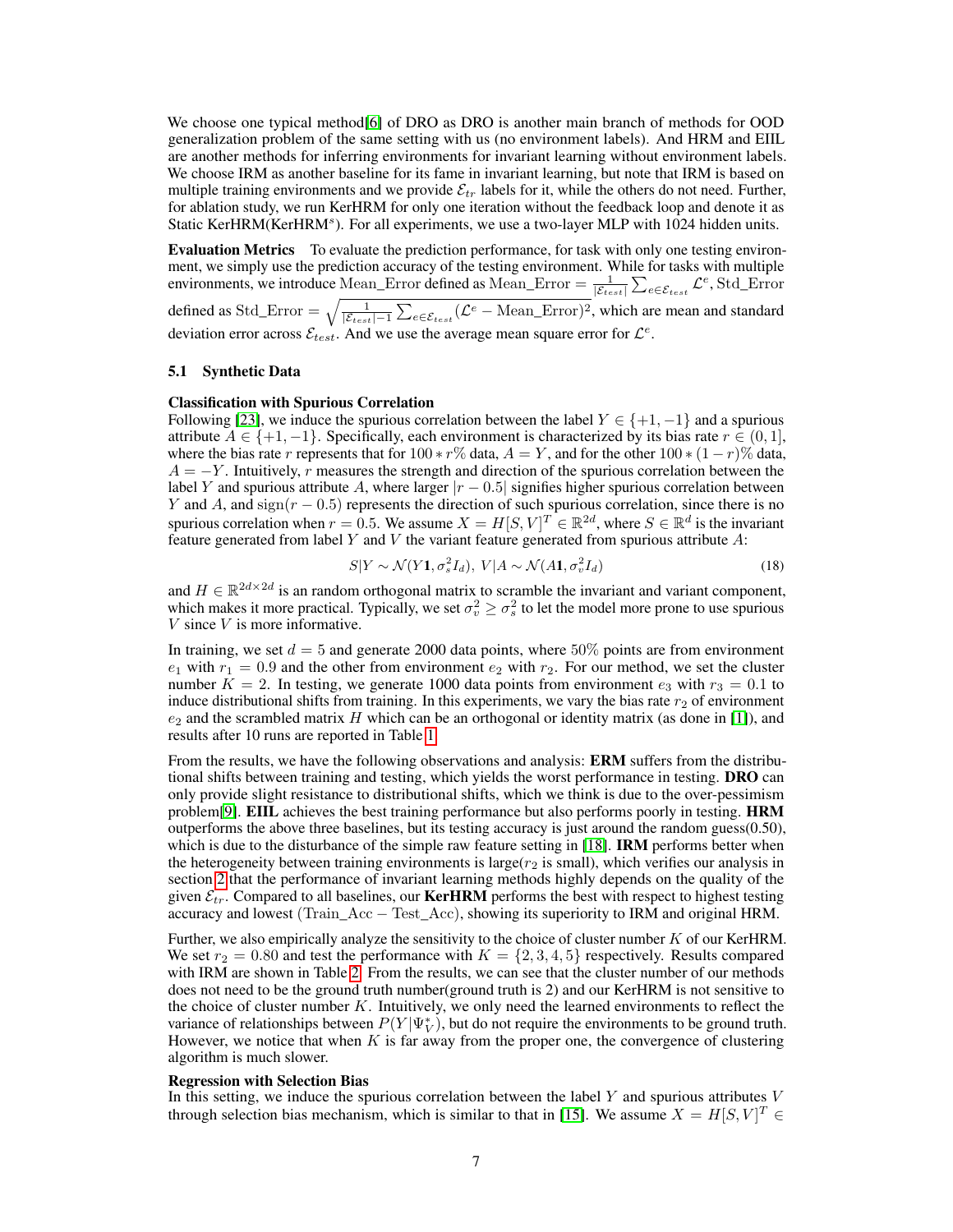| r <sub>2</sub>                     | $r_2 = 0.70$ |          | $r_2 = 0.75$ |          | $r_2 = 0.80$ |          |
|------------------------------------|--------------|----------|--------------|----------|--------------|----------|
| Methods                            | Train Acc    | Test Acc | Train Acc    | Test Acc | Train Acc    | Test Acc |
| ERM                                | 0.850        | 0.400    | 0.862        | 0.325    | 0.875        | 0.254    |
| DRO.                               | 0.857        | 0.473    | 0.870        | 0.432    | 0.883        | 0.395    |
| <b>EIIL</b>                        | 0.927        | 0.523    | 0.925        | 0.470    | 0.946        | 0.463    |
| <b>HRM</b>                         | 0.836        | 0.543    | 0.832        | 0.519    | 0.852        | 0.488    |
| IRM(with $\mathcal{E}_{tr}$ label) | 0.836        | 0.606    | 0.853        | 0.544    | 0.877        | 0.401    |
| KerHRM <sup>s</sup>                | 0.764        | 0.671    | 0.782        | 0.632    | 0.663        | 0.619    |
| <b>KerHRM</b>                      | 0.759        | 0.724    | 0.760        | 0.686    | 0.741        | 0.693    |

<span id="page-7-0"></span>Table 1: Results in classification simulation experiments of different methods with varying bias rate  $r_2$ , and scrambled matrix  $H$ , and each result is averaged over ten times runs.

<span id="page-7-1"></span>Table 2: Ablation study on the cluster number  $K$ . Each result is averaged over ten times runs.

|           | <b>IRM</b> | <b>HRM</b> |           |           | KerHRM   KerHRM   KerHRM   KerHRM |           |
|-----------|------------|------------|-----------|-----------|-----------------------------------|-----------|
|           |            |            | $(K = 2)$ | $(K = 3)$ | $(K = 4)$                         | $(K = 5)$ |
| Train Acc | $0.877$ +  | 0.852      | 0.741     | 0.758     | 0.756                             | 0.753     |
| Test Acc  | 0.401      | 0.488      | 0.693     | 0.687     | 0.698                             | 0.668     |

 $\mathbb{R}^d$  and  $Y = f(S) + \epsilon$ , where  $f(\cdot)$  is a non-linear function such that  $P(Y|S)$  remains invariant across environments while  $P(Y|V)$  changes arbitrarily. For simplicity, we select data  $(x_i, y_i)$  with probability  $P(x_i, y_i)$  according to a certain variable  $V_b \in V$ :

$$
\hat{P}(x_i, y_i) = |r|^{-5*|y_i - \text{sign}(r) * V_b|}
$$
\n(19)

where  $|r| > 1$ . Intuitively, r eventually controls the strengths and direction of the spurious correlation between  $V_b$  and  $Y$  (i.e. if  $r > 0$ , a data point whose  $V_b$  is close to its y is more probably to be selected.). The larger value of |r| means the stronger spurious correlation between  $V_b$  and Y, and  $r > 0$  means positive correlation and vice versa. Therefore, here we use  $r$  to define different environments.

In training, we generate 1000 points from environment  $e_1$  with a predefined r and 100 points from  $e_2$ with  $r = -1.1$ . In testing, to simulate distributional shifts, we generate data points for 6 environments with  $r \in [-2.9, -2.7, \ldots, -1.9]$ . We compare our KerHRM with ERM, DRO, EIIL and IRM. We conduct experiments with different settings on  $r$  and the scrambled matrix  $H$ .

From the results in Table [3,](#page-8-0) we have the following analysis: **ERM, DRO** and **EIIL** performs poor with respect to high average and stability error, which is similar to that in classification experiments(Table [1\)](#page-7-0). The results of HRM are quite different in two scenarios, where Scenario 1 corresponds to the simple raw feature setting( $H = I$ ) in [\[18\]](#page-16-3) but Scenario 2 violates such simple setting with random orthogonal  $H$  and greatly harms HRM. Compared to all baselines, our **KerHRM** achieves lowest average error in 5/6 settings, and its superiority is especially obvious in our more general setting(Scenario 2).

#### Colored MNIST

To further validate our method's capacity under general settings, we use the colored MNIST dataset, where data X are high-dimensional non-linear transformation from invariant features(digits  $Y$ ) and variant features (color  $C$ ). Following [\[1\]](#page-15-1), we build a synthetic binary classification task, where each image is colored either red or green in a way that strongly and spuriously correlates with the class label Y. Firstly, a binary label Y is assigned to each images according to its digits:  $Y = 0$  for digits 0∼4 and  $Y = 1$  for digits 5∼9. Secondly, we sample the color id C by flipping Y with probability e and therefore forms environments, where  $e = 0.1$  for the first training environment,  $e = 0.2$  for the second training environments and  $e = 0.9$  for the testing environment. Thirdly, we induce noisy labels by randomly flipping the label  $Y$  with probability 0.2.

We randomly sample 2500 images for each environments, and the two training environments are mixed without environment label  $\mathcal{E}_{tr}$  for ERM, DRO, EIIL, HRM<sup>s</sup> and HRM, while for IRM, the  $\mathcal{E}_{tr}$  labels are provided. For IRM, we sample 1000 data from the two training environments respectively and select the hyper-parameters which maximize the minimum accuracy of two validation environments. Note that we have no access to the testing environment while training, therefore we cannot resort to testing data to select the best one, which is more reasonable and different from that in [\[1\]](#page-15-1). For the others, since we have no access to  $\mathcal E$  labels, we simply pool the 2000 data points for validation. The results are shown in Table [4,](#page-8-1) where Perfect Inv. Model represents the oracle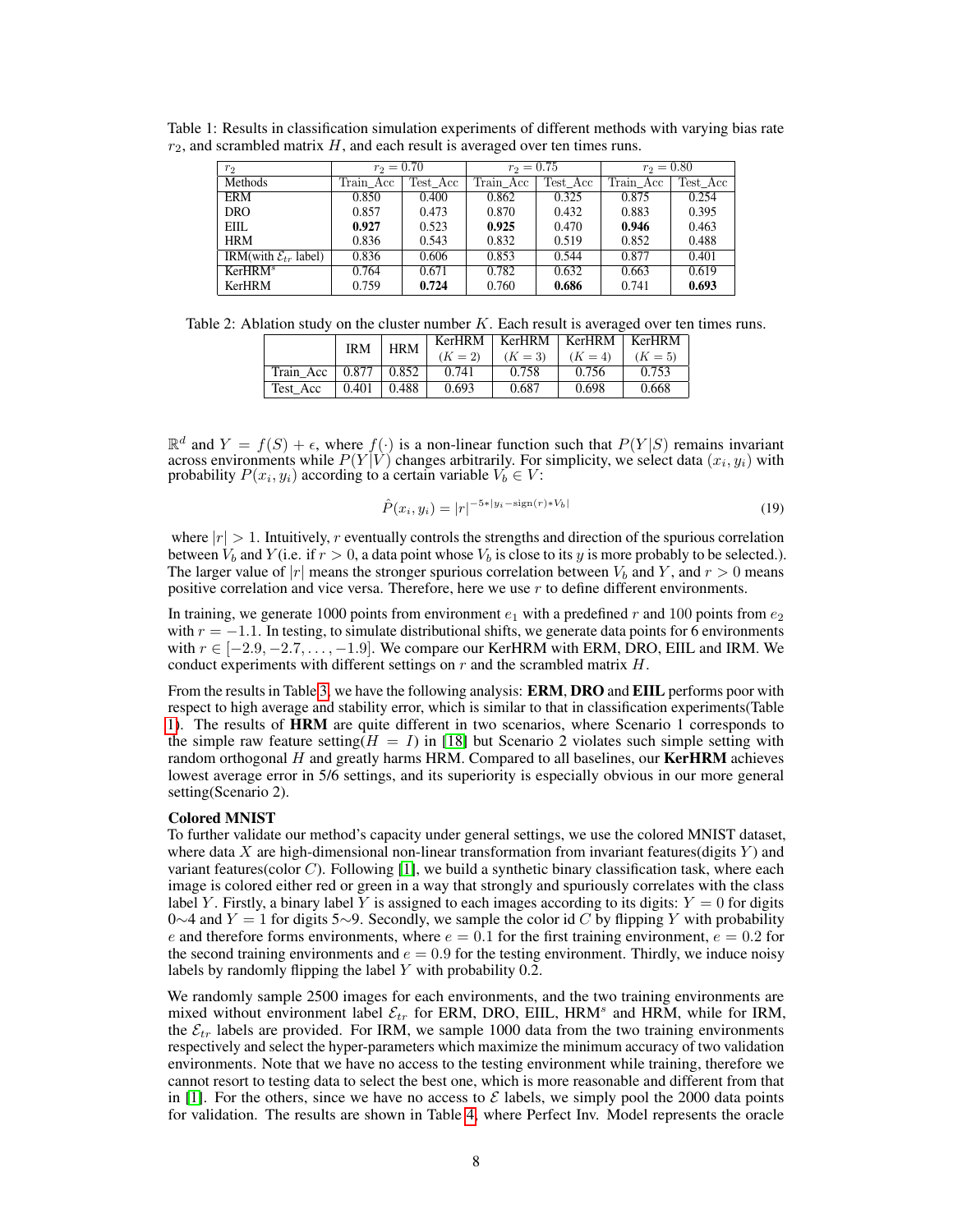| Scenario 1: Non-Scrambled Setting ( $H = I$ , varying r) |                                                                      |           |            |           |            |           |  |  |  |  |
|----------------------------------------------------------|----------------------------------------------------------------------|-----------|------------|-----------|------------|-----------|--|--|--|--|
| $\boldsymbol{r}$                                         | $r=1.5$                                                              |           | $r=1.9$    |           | $r = 2.3$  |           |  |  |  |  |
| Methods                                                  | Mean Error                                                           | Std Error | Mean Error | Std Error | Mean Error | Std Error |  |  |  |  |
| <b>ERM</b>                                               | 5.056                                                                | 0.223     | 5.442      | 0.204     | 5.503      | 0.234     |  |  |  |  |
| <b>DRO</b>                                               | 4.571                                                                | 0.205     | 4.908      | 0.180     | 5.081      | 0.209     |  |  |  |  |
| EIIL.                                                    | 5.006                                                                | 0.211     | 5.252      | 0.172     | 5.428      | 0.205     |  |  |  |  |
| <b>HRM</b>                                               | 3.625                                                                | 0.057     | 3.901      | 0.050     | 4.017      | 0.082     |  |  |  |  |
| IRM(with $\mathcal{E}_{tr}$ label)                       | 3.873                                                                | 0.176     | 4.536      | 0.172     | 4.509      | 0.194     |  |  |  |  |
| KerHRM <sup>s</sup>                                      | 4.384                                                                | 0.191     | 3.989      | 0.195     | 3.527      | 0.178     |  |  |  |  |
| KerHRM                                                   | 4.112                                                                | 0.182     | 3.659      | 0.186     | 3.409      | 0.174     |  |  |  |  |
|                                                          | Scenario 2: Scrambled Setting (random orthogonal $H$ , varying $r$ ) |           |            |           |            |           |  |  |  |  |
| $\boldsymbol{r}$                                         | $r = 1.5$                                                            |           | $r = 1.9$  |           | $r = 2.3$  |           |  |  |  |  |
| <b>Methods</b>                                           | Mean Error                                                           | Std Error | Mean Error | Std Error | Mean Error | Std Error |  |  |  |  |
| ERM                                                      | 5.059                                                                | 0.229     | 5.285      | 0.207     | 5.478      | 0.211     |  |  |  |  |
| <b>DRO</b>                                               | 4.494                                                                | 0.212     | 4.717      | 0.175     | 4.978      | 0.207     |  |  |  |  |
| EIIL.                                                    | 4.945                                                                | 0.215     | 5.207      | 0.187     | 5.294      | 0.220     |  |  |  |  |
| <b>HRM</b>                                               | 4.397                                                                | 0.096     | 4.801      | 0.142     | 4.721      | 0.096     |  |  |  |  |
| IRM(with $\mathcal{E}_{tr}$ label)                       | 4.269                                                                | 0.218     | 4.477      | 0.174     | 4.392      | 0.178     |  |  |  |  |
| KerHRM <sup>s</sup>                                      | 4.379                                                                | 0.205     | 3.543      | 0.169     | 3.571      | 0.164     |  |  |  |  |
| KerHRM                                                   | 4.122                                                                | 0.195     | 3.375      | 0.163     | 3.473      | 0.160     |  |  |  |  |

<span id="page-8-0"></span>Table 3: Results in selection bias simulation experiments of different methods with varying selection bias  $r$ , and scrambled matrix  $H$ , and each result is averaged over ten times runs.

results that can be achieved under this setting. We run each method for 5 times and report the average accuracy, and since the variance of all methods are relatively small, we omit it in the table.

<span id="page-8-1"></span>Table 4: Colored MNIST results. The first row indicates whether each method needs the environment label. The Perfect Inv. Model represents the oracle results that can be achieved. The Generalization Gap is defined as (Test Accuracy − Train Accuracy).

| Method                         | <b>ERM</b> | DRO      | EIIL     | <b>HRM</b> | <b>IRM</b> | KerHRM <sup>s</sup> | KerHRM   | Perfect<br>Inv. Model |
|--------------------------------|------------|----------|----------|------------|------------|---------------------|----------|-----------------------|
| Need $\mathcal{E}_{tr}$ Label? |            |          |          |            |            |                     |          |                       |
| Train Accuracy                 | 0.845      | 0.644    | 0.777    | 0.835      | 0.766      | 0.802               | 0.654    | 0.800                 |
| <b>Test Accuracy</b>           | 0.106      | 0.419    | 0.542    | 0.282      | 0.468      | 0.296               | 0.648    | 0.800                 |
| Generalization Gap             | $-0.739$   | $-0.223$ | $-0.235$ | $-0.553$   | $-0.298$   | $-0.506$            | $-0.006$ |                       |

From the results, our **KerHRM** generalize the **HRM** to much more complicated data and consistently achieves the best performances. KerHRM even outperforms IRM significantly in an unfair setting where we provide perfect environment labels for IRM, which shows the limitation of manually labeled environments. Further, to best show the mutual promotion between  $\mathcal{M}_c$  and  $\mathcal{M}_p$ , we plot the training and testing accuracy as well as the KL-divergence  $D_{\text{KL}}$  of  $P(Y|C)$  between the learned  $\mathcal{E}_{learn}$  over iterations in figure [2.](#page-9-0) From figure [2,](#page-9-0) we firstly validate the mutual promotion between  $\mathcal{M}_c$  and  $\mathcal{M}_p$  since  $D_{KL}$  and testing accuracy escalate synchronously over iterations. Secondly, figure [2](#page-9-0) corresponds to our analysis in section [2](#page-1-3) that the performance of invariant learning method is highly correlated to the heterogeneity of  $\mathcal{E}_{tr}$ , which sheds lights to the importance of how to leverage the intrinsic heterogeneity in training data for invariant learning.

# 5.2 Real-world Data

In this experiment, we test our method on a real-world regression dataset (Kaggle) of house sales prices from King County, USA<sup>[3](#page-8-2)</sup>, where the target variable is the transaction price of the house and each sample contains 17 predictive variables, such as the built year, number of bedrooms, and square footage of home, etc. Since it is fairly reasonable to assume the relationships between predictive variables and the target vary along the time (for example, the pricing mode may change along the time), there exist distributional shifts in the price-prediction task with respect to the build year of houses. Specifically, the houses in this dataset were built between  $1900 \sim 2015$ , and we divide the whole dataset into 6 periods, where each contains a time span of two decades. Notice that the later periods have larger distributional shifts. We train all methods on the first period where built\_year  $\in$  [1900, 1920) and test on the other 5 periods and report the average results over 10 runs in figure [3.](#page-9-1) For IRM, we further divide the period 1 into two decades for the  $\mathcal{E}_{tr}$  provided.

<span id="page-8-2"></span><sup>&</sup>lt;sup>3</sup>https://www.kaggle.com/c/house-prices-advanced-regression-techniques/data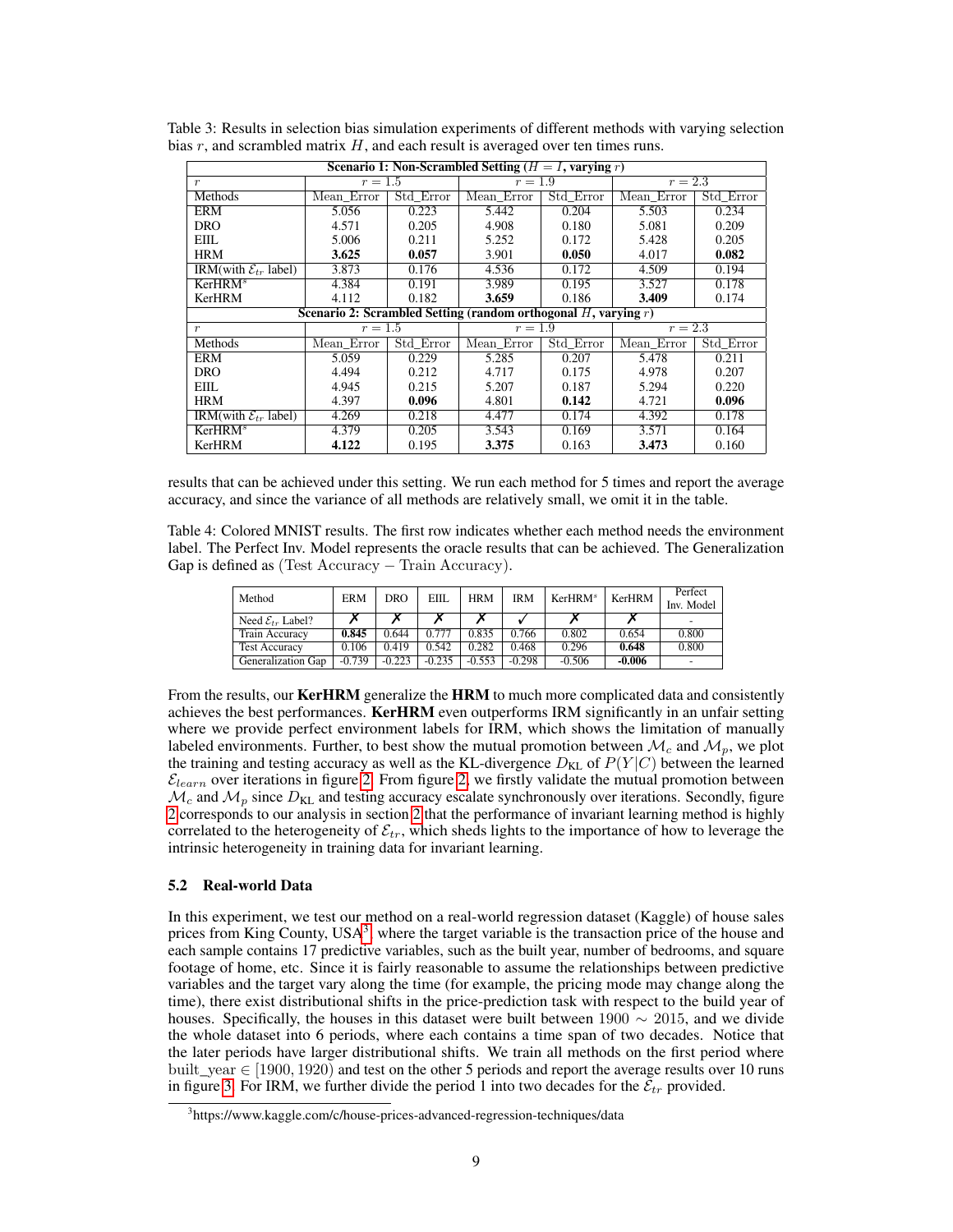

<span id="page-9-1"></span>

We plot the training and testing accuracy, as well We train all methods on  $e_1$  and test on the others, as the KL-divergence between learned  $\mathcal{E}_{tr}$ .

<span id="page-9-0"></span>Figure 2: Results for the Colored MNIST task. Figure 3: Results for the real-word regression task. and report the average results over 10 runs.

Analysis The testing errors of ERM and DRO increase sharply across environments, indicating the existence of the distributional shifts between environments. **IRM** performs better than ERM and DRO, which shows the usefulness of environment labels for OOD generalization and the possibility of learning invariant predictor from multiple environments. The proposed **KerHRM** outperforms **EIIL** and HRM, which validates its superiority of heterogeneity exploration. KerHRM even outperforms IRM, which indicates the limitation of manually labeled environments in invariant learning and the necessity of latent heterogeneity exploration.

# 6 Limitations

Although the proposed KerHRM is a competitive method, it has several limitations. Firstly, since in  $\mathcal{M}_c$  we take the model parameters as cluster centres, the strict convergence guarantee for our clustering algorithm  $\mathcal{M}_c$  is quite hard to analyze. And empirically, we find when the pre-defined cluster number K is far away from the ground-truth, the convergence of  $\mathcal{M}_c$  will become quite slow. Further, such restriction also affects the analysis of the mutual promotion between  $\mathcal{M}_c$  and  $\mathcal{M}_p$ , which we can only empirically provide some verification. Besides, although we incorporate Neural Tangent Kernel to deal with data beyond raw feature level, how to deal with more complicated data still remains unsolved. Also, how to incorporate deep learning with the mutual promotion between the two modules needs further investigation, and we left it for future work.

# 7 Conclusion

In this paper, we propose the KerHRM algorithm for the OOD generalization problem, which achieves both the latent heterogeneity exploration and invariant prediction. From our theoretical and empirical analysis, we find that the heterogeneity of environments plays a key role in invariant learning, which is consistent with some recent analysis[\[20\]](#page-16-8) and opens a new line of research for OOD generalization problem. Our code is available at [https://github.com/LJSthu/Kernelized-HRM.](https://github.com/LJSthu/Kernelized-HRM)

# Acknowledgements

This work was supported National Key R&D Program of China (No. 2018AAA0102004).

# A Appendix

# A.1 Experimental Details

In this section, we introduce the experimental details as well as additional results. In all experiments, we take  $k = \{10, 15, 20, 25\}$  for our KerHIL and select the best one according to the validation results.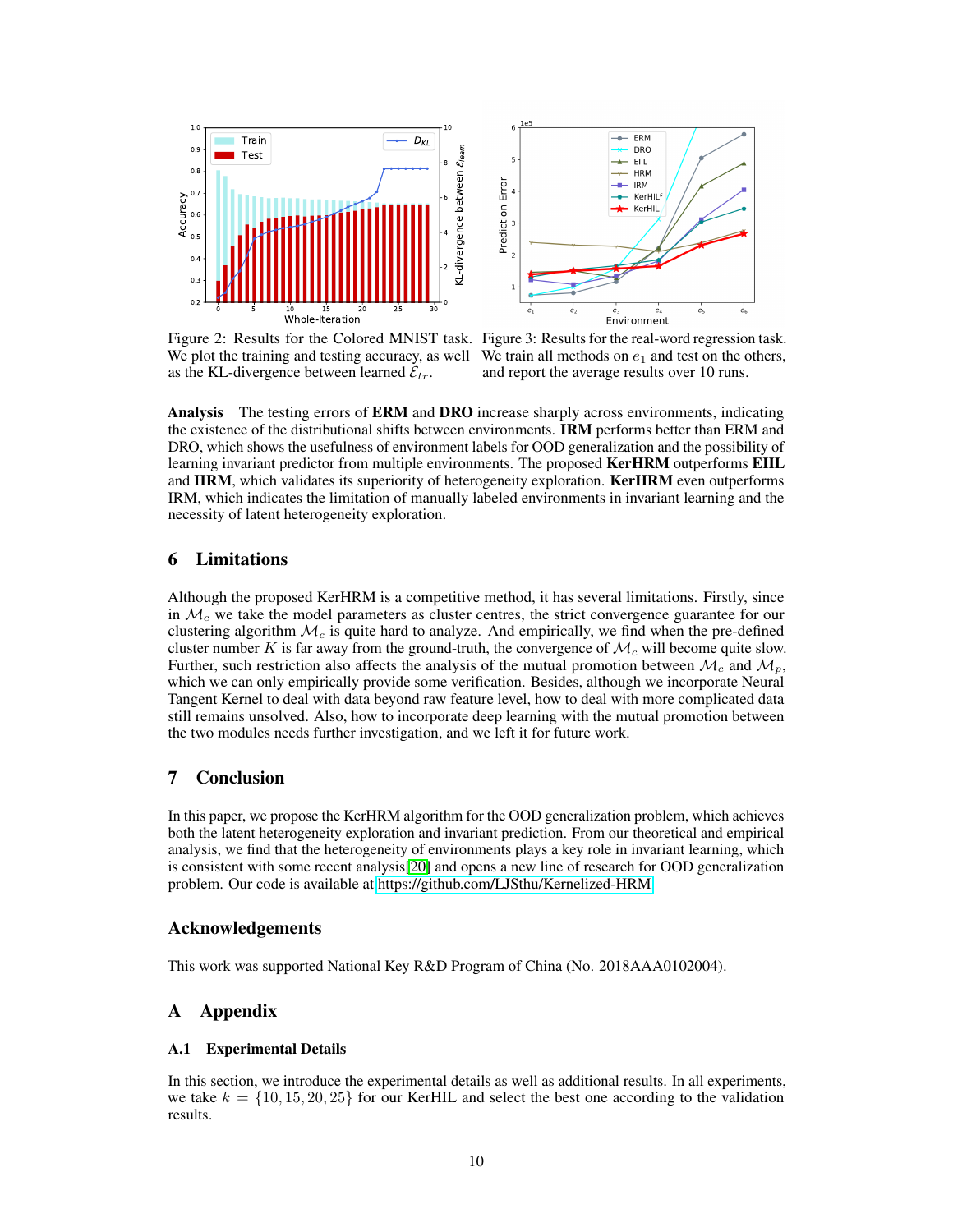#### Classification with Spurious Correlation

For our synthetic data, we set  $\sigma_s^2 = 3.0$  and  $\sigma_v^2 = 0.3$  to let the model more prone to use spurious V since V is more informative.

#### Regression with Selection Bias

In this setting, the correlations among covariates are perturbed through selection bias mechanism. According to assumption 2.1, we assume  $X = H[S, V]^T \in \mathbb{R}^d$  and  $S = [S_1, S_2, \dots, S_{n_s}]^T \in \mathbb{R}^{n_s}$ is independent from  $V = [V_1, V_2, \dots, V_{n_v}] \in \mathbb{R}^{n_v}$  while the covariates in S are dependent with each other. We assume  $Y = f(S) + \epsilon$  and  $P(Y|S)$  remains invariant across environments while  $P(Y|V)$ can arbitrarily change.

Therefore, we generate training data points with the help of auxiliary variables  $Z \in \mathbb{R}^{n_s+1}$  as following:

$$
Z_1, \ldots, Z_{n_s+1} \stackrel{iid}{\sim} \mathcal{N}(0, 1.0) \tag{20}
$$

$$
V_1, \ldots, V_{n_v} \stackrel{iid}{\sim} \mathcal{N}(0, 1.0) \tag{21}
$$

$$
S_i = 0.8 * Z_i + 0.2 * Z_{i+1} \quad for \quad i = 1, ..., n_s \tag{22}
$$

To induce model misspecification, we generate  $Y$  as:

$$
Y = f(S) + \epsilon = \theta_s^T S + \beta * S_1 S_2 S_3 + \epsilon \tag{23}
$$

where  $\theta_s = \left[\frac{1}{2}, -1, 1, -\frac{1}{2}, 1, -1, \ldots\right] \in \mathbb{R}^{n_s}$ , and  $\epsilon \sim \mathcal{N}(0, 0.3)$ . For our synthetic data, we set  $\beta = 5.0, n_s = 5$  and  $d = 10$ . As we assume that  $P(Y|S)$  remains unchanged while  $P(Y|V)$  can vary across environments, we design a data selection mechanism to induce this kind of distribution shifts. For simplicity, we select data points according to a certain variable set  $V_b \in V$ :

$$
\hat{P}(x,y) = |r|^{-5*|y - sign(r) * V_b|}
$$
\n(24)

$$
\mu \sim Uni(0,1) \tag{25}
$$

$$
M(r; (x, y)) = \begin{cases} 1, & \mu \le \hat{P} \\ 0, & \text{otherwise} \end{cases}
$$
 (26)

where  $|r| > 1$ . Given a certain r, a data point  $(x, y)$  is selected if and only if  $M(r; (x, y)) = 1$  (i.e. if  $r > 0$ , a data point whose  $V_b$  is close to its Y is more probably to be selected.) Intuitively, r eventually controls the strengths and direction of the spurious correlation between  $V_b$  and  $Y$  (i.e. if  $r > 0$ , a data point whose  $V_b$  is close to its Y is more probably to be selected.). The larger value of |r| means the stronger spurious correlation between  $V_b$  and Y, and  $r \geq 0$  means positive correlation and vice versa. Therefore, here we use  $r$  to define different environments.

### A.2 Proof of Theorems

#### A.2.1 Proof of Theorem 2.1

First, we would like to prove that a random variable satisfying assumption 2.1 is MIP.

<span id="page-10-0"></span>**Theorem A.1.** A representation  $\Psi_S^* \in \mathcal{I}$  satisfying assumption 2.1 is the maximal invariant predictor.

*Proof.* →: To prove  $\Psi_S^* = \arg \min_{Z \in \mathcal{I}} I(Y; Z)$ . If  $\Psi_S^*$  is not the maximal invariant predictor, assume  $\Phi' = \arg \max_{Z \in \mathcal{I}} I(Y; Z)$ . Using functional representation lemma, consider  $(\Psi_S^*, \overline{\Phi}')$ , there exists random variable  $\Phi_{extra}$  such that  $\Phi' = \sigma(\Psi_S^*, \Phi_{extra})$  and  $\Phi^* \perp \Phi_{extra}$ . Then  $I(Y; \Phi') =$  $I(Y; \Phi^*, \Phi_{extra}) = I(f(\Psi_S^*); \Psi_S^*, \Phi_{extra}) = I(f(\Psi_S^*); \Psi_S^*).$ 

←: To prove the maximal invariant predictor  $\Psi_S^*$  satisfies the sufficiency property in assumption 2.1. The converse-negative proposition is :

$$
Y \neq f(\Psi_S^*) + \epsilon \to \Psi_S^* \neq \arg \max_{Z \in \mathcal{I}} I(Y; Z)
$$
\n<sup>(27)</sup>

Suppose  $Y \neq f(\Psi_S^*) + \epsilon$  and  $\Psi_S^* = \arg \max_{Z \in \mathcal{I}} I(Y; Z)$ , and suppose  $Y = f(\Phi') + \epsilon$  where  $\Phi' \neq \Psi_S^*$ . Then we have:

$$
I(f(\Phi'); \Psi_S^*) \le I(f(\Phi'); \Phi')
$$
\n(28)

 $\Box$ 

Therefore,  $\Phi^{'} = \argmax_{Z \in \mathcal{I}} I(Y; Z)$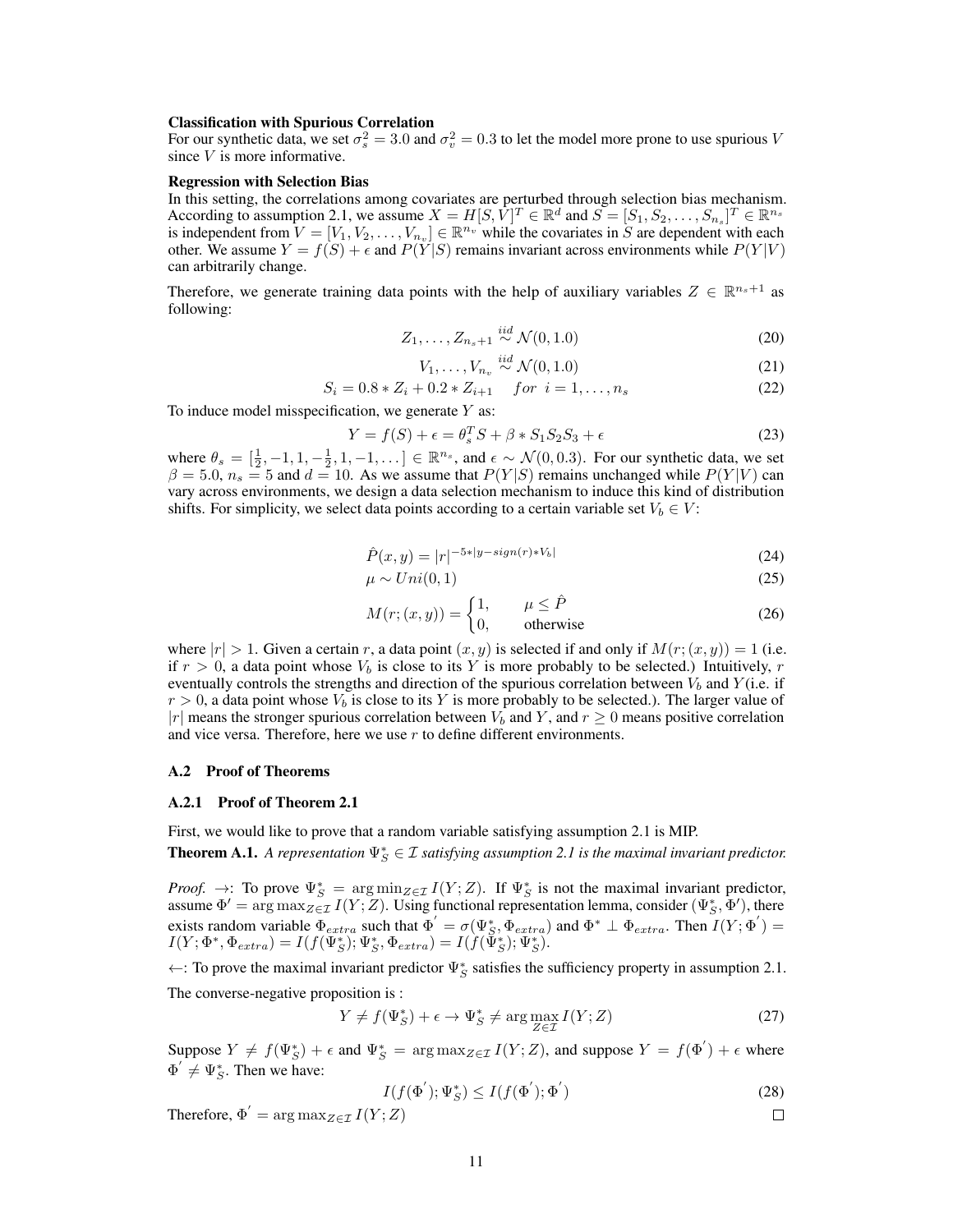Then we provide the proof of Theorem 2.1 with Assumption [A.1.](#page-11-0)

<span id="page-11-0"></span>Assumption A.1. Heterogeneity Assumption*.*

*For random variable pair* (X, Φ\*) *and*  $\Phi$ <sup>\*</sup> *satisfying Assumption* [2.1,](#page-1-2) *using functional representation lemma* [\[7\]](#page-15-7), there exists random variable  $\Psi^*$  such that  $X = X(\Phi^*, \Psi^*)$ , then we assume  $P^e(Y|\Psi^*)$ *can arbitrary change across environments*  $e \in \text{supp}(\mathcal{E})$ *.* 

Theorem A.2. *Let* g *be a strictly convex, differentiable function and let* D *be the corresponding Bregman Loss function. Let*  $\Psi_S^*$  *is the maximal invariant predictor with respect to*  $I_{\mathcal{E}}$ *, and put*  $h^*(X) = \mathbb{E}_Y[\check{Y}|\Psi^*_S]$ . Under Assumption [A.1,](#page-11-0) we have:

$$
h^* = \arg\min_{h} \sup_{e \in \text{supp}(\mathcal{E})} \mathbb{E}[D(h(X), Y)|e] \tag{29}
$$

*Proof.* Firstly, according to theorem [A.1,](#page-10-0)  $\Psi_S^*$  satisfies Assumption 2.1. Consider any function h, we would like to prove that for each distribution  $P^e(e \in \mathcal{E})$ , there exists an environment e' such that:

$$
\mathbb{E}[D(h(X),Y)|e'] \ge \mathbb{E}[D(h^*(X),Y)|e]
$$
\n(30)

For each  $e \in \mathcal{E}$  with density  $([\Psi_S, \Psi_V], Y) \mapsto P(\Psi_S, \Psi_V, Y)$ , we construct environment  $e'$  with density  $Q(\Psi_S, \Psi_V, Y)$  that satisfies: (omit the superscript  $*$  of  $\Psi_S$  and  $\Psi_V$  for simplicity)

$$
Q(\Psi_S, \Psi_V, Y) = P(\Psi_S, Y)Q(\Psi_V)
$$
\n(31)

Note that such environment  $e'$  exists because of the heterogeneity property assumed in Assumption [A.1.](#page-11-0) Then we have:

$$
\int D(h(\psi_s, \psi_v), y) q(\psi_s, \psi_v, y) d\psi_s d\psi_v dy \tag{32}
$$

$$
= \int_{\psi_v} \int_{\psi_s, y} D(h(\psi_s, \psi_v), y) p(\psi_s, y) q(\psi_v) d\psi_s dy d\psi_v \tag{33}
$$

$$
= \int_{\psi_v} \int_{\psi_s, y} D(h(\psi_s, \psi_v), y) p(\psi_s, y) d\psi_s dy q(\psi_v) d\psi_v \tag{34}
$$

$$
\geq \int_{\psi_v} \int_{\psi_s, y} D(h^*(\psi_s, \psi_v), y) p(\psi_s, y) d\psi_s d y q(\psi_v) d\psi_v \tag{35}
$$

$$
= \int_{\psi_v} \int_{\psi_s, y} D(h^*(\psi_s), y) p(\psi_s, y) d\psi_s dy q(\psi_v) d\psi_v \tag{36}
$$

$$
= \int_{\psi_s, y} D(h^*(\psi_s), yp(\psi_s, y)d\psi_s dy \tag{37}
$$

$$
= \int_{\psi_s, \psi_v, y} D(h^*(\psi_s), y) p(\psi_s, \psi_v, y) d\psi_s d\psi_v dy \tag{38}
$$

- (39)
	- $\Box$

# A.2.2 Proof of Lemma 4.1

Firstly, we add the assumption in [\[18\]](#page-16-3).

Assumption A.2. *Assume the pooled training data is made up of heterogeneous data sources:*  $P_{tr} = \sum_{e \in \text{supp}(\mathcal{E}_{tr})} w_e P^e$ . For any  $e_i, e_j \in \mathcal{E}_{tr}, e_i \neq e_j$ , we assume

$$
I_{i,j}^c(Y; \Phi^* | \Psi^*) \ge \max(I_i(Y; \Phi^* | \Psi^*), I_j(Y; \Phi^* | \Psi^*)) \tag{40}
$$

*where*  $Φ^*$  *is invariant feature and*  $Ψ^*$  *the variant.* I<sub>i</sub> *represents mutual information in*  $P^{e_i}$  *and*  $I_{i,j}^c$  represents the cross mutual information between  $P^{e_i}$  and  $P^{e_j}$  takes the form of  $I_{i,j}^c(Y;\Phi|\Psi)$  =  $\hat{H_{i,j}^{c}}[Y|\Psi]-H_{i,j}^{c}[Y|\Phi,\Psi]$  and  $H_{i,j}^{c}[Y]=-\int p^{e_{i}}(y)\log p^{e_{j}}(y)dy$ .

Then the proof for Lemma 4.1 can be found in [\[18\]](#page-16-3).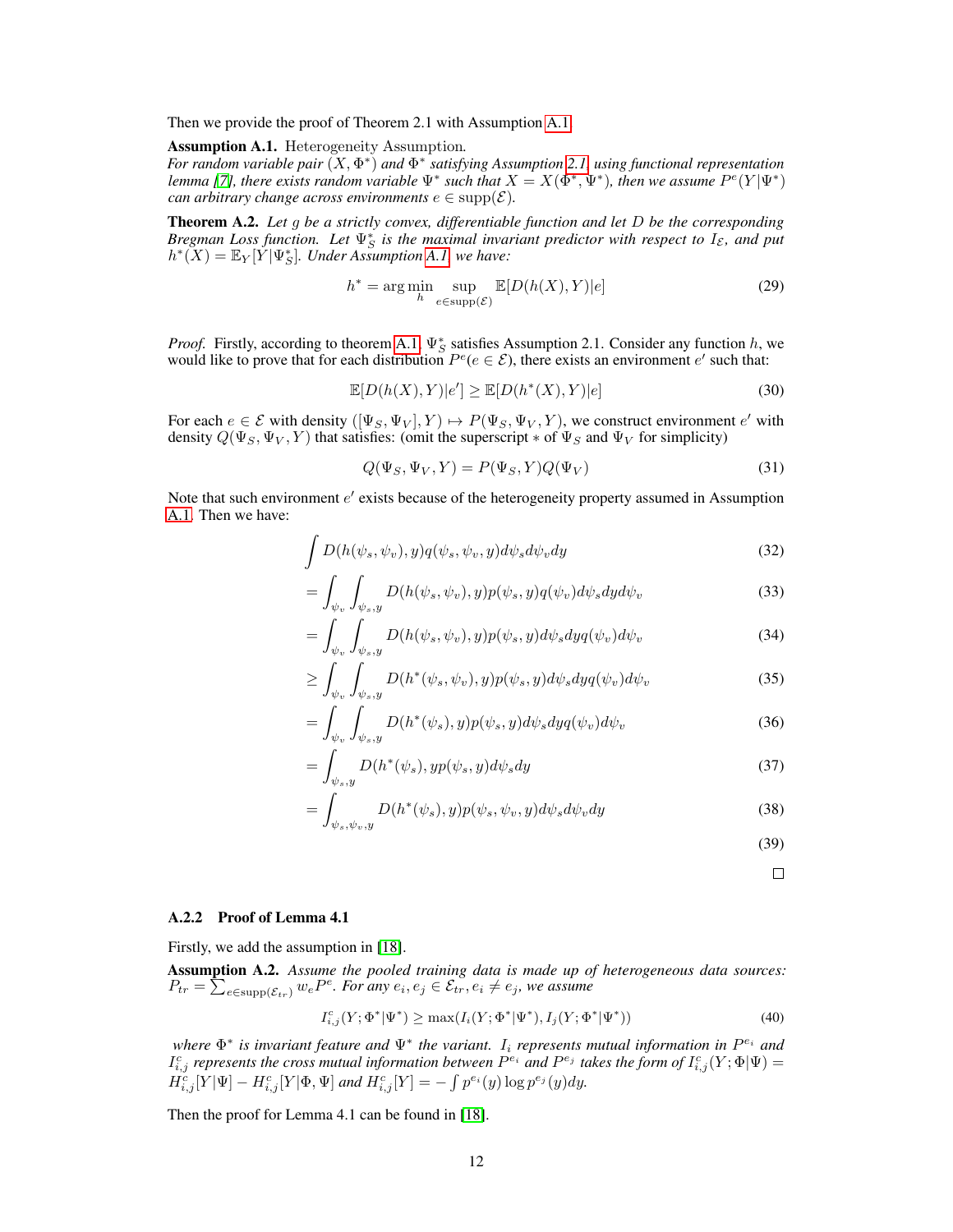### A.2.3 Proof of Theorem 4.1

Firstly, we transform the clustering objective in Equation 12, making it more suitable for further analysis. Proof can be found in [\[17\]](#page-16-6).

**Theorem A.3.** *Let*  $Q'$  *be the set of distributions of the complete data random variable*  $(J, \Psi, Y) \in$  $\{1, 2, ..., K\} \times \mathbb{R}^d \times \mathbb{R}$  with elements:

<span id="page-12-2"></span>
$$
Q'(J = j, \Psi = \psi, Y = y) = q_j h_j(\psi, y), \tag{41}
$$

*i.e.*  $Q'(j, \psi, y)$  is the probability of data point  $(\psi, y)$  belonging to the j-th cluster. Let  $\mathcal{P}'$  be the set *of distributions on the same random variable*  $(J, \Psi, Y)$  *which have*  $\hat{P}_N$  *as their marginal on*  $(\Psi, Y)$ *. Specifically for any*  $P' \in \mathcal{P}'$  *we have:* 

<span id="page-12-1"></span>
$$
P'(j, \psi, y) = \hat{P}_N(\psi, y) P'(j|\psi, y)
$$
  
= 
$$
\begin{cases} \frac{1}{N} r_{ij}, \text{ if } (\phi, y) = (\phi_i, y_i) \\ 0, \text{ otherwise} \end{cases}
$$
 (42)

*where*  $r_{ij} = P'(j|\psi_i, y_i)$ *. Then:* 

<span id="page-12-0"></span>
$$
\min_{Q \in \mathcal{Q}} D_{KL}(\hat{P}_N || Q) = \min_{P' \in \mathcal{P}', Q' \in \mathcal{Q}'} D_{KL}(P' || Q'). \tag{43}
$$

In the new optimization problem in Equation [43,](#page-12-0) we optimize  $P' \in \mathcal{P}'$  and  $Q' \in \mathcal{Q}'$ . Specifically, in the former we can optimize  $r_{ij}$ , which is a discrete random variable over the space  $\{1, 2, ..., N\}$   $\times$  $\{1, 2, ..., K\}$ . Meanwhile, in the latter we can optimize  $\{\Theta_j\}_{j=1}^K$  and  $\{q_j\}_{j=1}^K$ , which are the cluster centers and cluster weights, respectively.

Substituting the definitions of  $P'$  and  $Q'$  respective in Equation [42](#page-12-1) and Equation [41](#page-12-2) to Equation [43,](#page-12-0) we come the following equation:

$$
D_{\text{KL}}(P'||Q') = \frac{1}{N} \sum_{i=1}^{N} \sum_{j=1}^{K} r_{ij} [\log \frac{r_{ij}}{q_j} + \beta d(\psi_i, y_i, m_j)] + \text{Const},\tag{44}
$$

where  $\beta = \frac{1}{2\sigma^2}$  is to better illustrate the Rate-Distortion theorem and  $d(\psi_i, y_i, \Theta_j) = (f_{\Theta_j}(\psi_i) - y_i)^2$ . It is straightforward to show that for any set of values  $r_{ij}$ , setting  $q_j = \frac{1}{N} \sum_{i=1}^{N} r_{ij}$  minimize the objective, therefore:

$$
D_{\text{KL}}(P'||Q'^*(P')) = \frac{1}{N} \sum_{i=1}^{N} \sum_{j=1}^{K} r_{ij} [\log \frac{r_{ij}}{\frac{1}{N} \sum_{i'=1}^{N} r_{i'j}} + \beta d(\psi_i, y_i, m_j)] + \text{Const} = \mathbb{I}(I; J) + \beta \mathbb{E}_{I, J} d(\psi_i, y_i, \Theta_j) + \text{Const},
$$
 (45)

where  $I, J$  are the marginal distribution of random variable  $r_{ij}$  respectively.

The first term is the mutual information between the random variables I (data points) and  $J$  (exemplars) under the empirical distribution and the second term is the expected value of the pairwise distances with the same distribution on indices.

Actually  $d(\psi_i, y_i, \Theta_j)$  models the conditional distribution  $P(Y|\Psi)$ . If in the underlying distribution of the empirical data  $P(Y|\Psi)$  differs a lot between different clusters, then  $d(\psi_i, y_i, \Theta_j)$  will be focused more to be optimized because different clusters are more diverse so the optimizer will put more efforts in optimizing  $d(\psi_i, y_i, \Theta_j)$ . Resulting in smaller efforts put on optimization of  $\mathbb{I}(I; J)$ , resulting in a relatively larger  $\mathbb{I}(I; J)$ . This means data sample points I has a larger mutual information with exemplars  $J$ , thus the clustering is more accurate.

We can provide another intuition of why larger  $\mathbb{I}(I; J)$  means more accurate clustering. For a static dataset to be clustered, setting larger  $\beta$  causes distance between points larger, resulting in more clusters which is more accurate. On the other hand, larger  $\beta$  signifies the model puts more efforts to optimize  $d(\psi_i, y_i, \Theta_j)$  and puts less efforts on the optimization of  $\mathbb{I}(I;J)$ , resulting in larger  $\mathbb{I}(I;J)$ .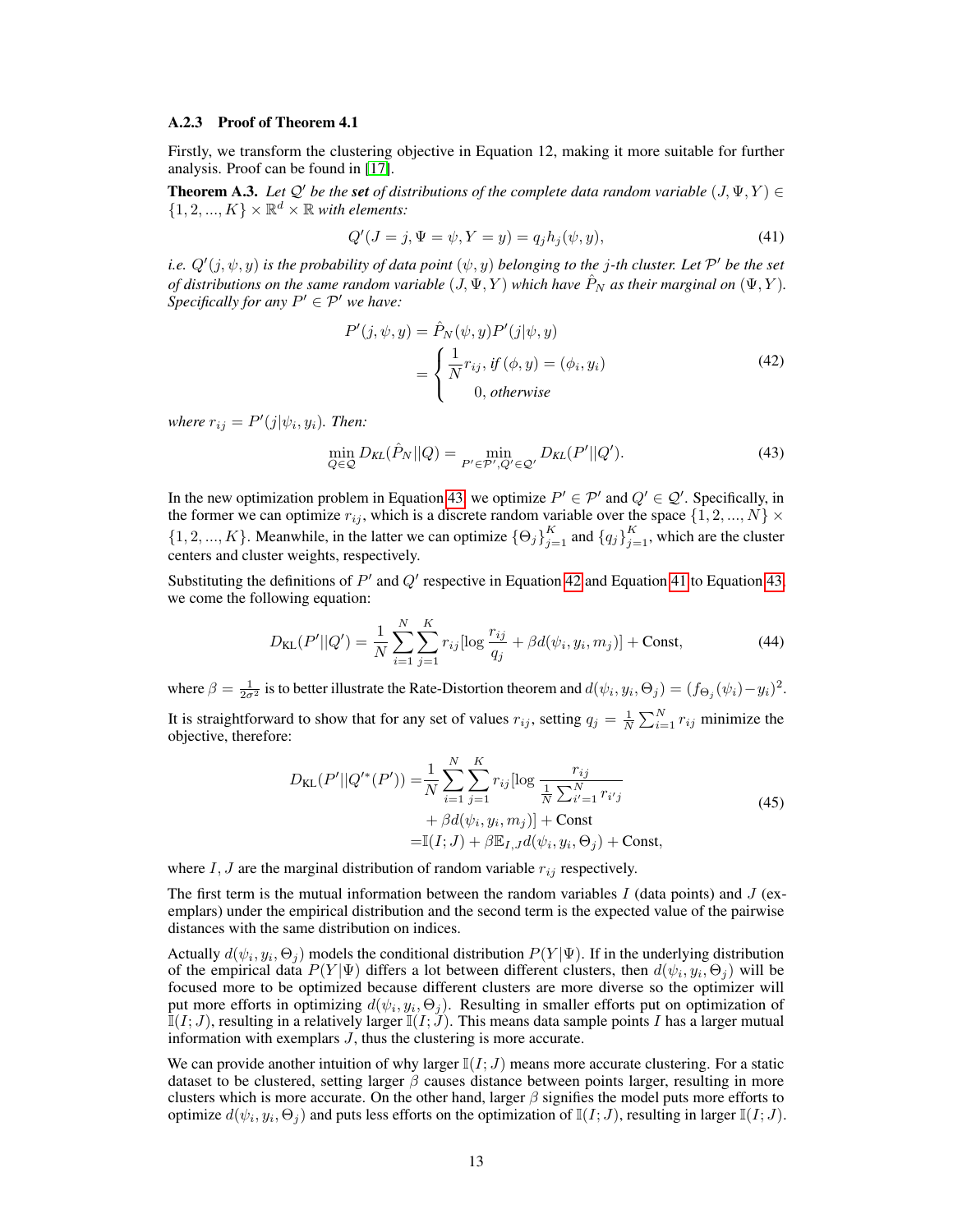### A.2.4 Proof of Theorem 4.2

Firstly, since 
$$
\Psi_V^{(t+1)}(x_i) \leftarrow U_i S - \langle U_i S, \theta_{inv}^{(t)} \rangle \theta_{inv}^{(t)} / ||\theta_{inv}^{(t)}||^2
$$
, we have  
\n
$$
\langle \Psi_V^{(t+1)}, \theta_{inv}^{(t)} \rangle = 0
$$
\n(46)

Therefore, we have

$$
\text{Span}(\Psi_V^{(t+1)}) \perp \theta_{inv}^{(t)} \tag{47}
$$

and

$$
\text{Span}(\Psi_V^{(t+1)}) \subseteq \text{Ker}(\theta_{inv}^{(t)})\tag{48}
$$

As for the clustering parameters Θ, since the kernel regression is equivalent to linear regression using mapping function  $\Psi_V$ , we can directly derive the analytical solution of  $\Theta_i$  as:

$$
\Theta_j(j \in [K]) = ((\Psi_V^j)^T \Psi_V^j)^{-1} (\Psi_V^j)^T Y^j \tag{49}
$$

where  $\Psi_V^j$  denotes the data matrix of environment j and  $Y^j$  the corresponding label matrix. Then since

$$
((\Psi_V^j)^T \Psi_V^j)^{-1} (\Psi_V^j)^T Y^j = (\Psi_V^j)^T ((\Psi_V^j)(\Psi_V^j)^T)^{-1} Y^j
$$
\n(50)

we have

$$
\Theta_j^T \theta_{inv} = \left[ (\Psi_V^j)^T ((\Psi_V^j)(\Psi_V^j)^T)^{-1} Y^j \right]^T \theta_{inv}
$$
\n(51)

$$
=0\tag{52}
$$

which gives the conclusion.

#### A.3 Limitations and Future Work

This work focus on the integration of latent heterogeneity exploitation and invariant learning on representation level. To fulfill the mutual promotion between environment inference and invariant learning, we give up deep learning for representation learning, since the representation space in deep learning is hard to theoretically analyzed, which makes it quite hard to maintain the property we need. As an alternative, we leverage Neural Tangent Kernel(NTK) and convert data into Neural Tangent Feature(NTF) space, for NTK theory[\[13\]](#page-15-3) builds the equivalency between MLP and kernel regression.

However, we have to admit that using NTF space for representation space is not as powerful as the representation space produced by recent deep learning methods. But we would like to emphasize the difficulty in incorporating deep learning, since we cannot directly use the learned representation for heterogeneity exploitation, because during the invariant representation learning process, deep models will gradually extract the latent invariant components  $\bar{\Psi}_{S}^{*}$  in data and discard those variant components  $\Psi_V^*$ . We have to resort to variant components  $\Psi_V^*$  rather than invariant ones  $\Psi_S^*$  to explore the heterogeneity, but variant components are discarded during the training of deep models. Therefore, incorporating deep learning while maintaining mutual promotion is quite hard and we leave it for future work.

### A.4 Related Work

There are mainly two branches of methods for OOD generalization problem, namely Distributionally Robust Optimization(DRO) methods[\[6,](#page-15-9) [8,](#page-15-12) [22,](#page-16-9) [24\]](#page-16-10) and Invariant Learning methods[\[1,](#page-15-1) [3,](#page-15-4) [5,](#page-15-2) [14,](#page-15-6) [18\]](#page-16-3).

To ensure the OOD generalization performances, DRO methods[\[6,](#page-15-9) [8,](#page-15-12) [22,](#page-16-9) [24\]](#page-16-10) aim to optimize the worst-performance over a distribution set, which is usually characterized by f-divergence or Wasserstein distance. However, in real scenarios, it is often necessary for the distributional set to be large to contain the potential testing distributions, which results in the over-pessimism problem because of the large distribution set[\[10,](#page-15-13) [11\]](#page-15-14).

Realizing the difficulty of solving OOD generalization problem without prior knowledge or structural assumptions, invariant learning methods assume the existence of causally invariant relationships and propose to explore them through multiple environments. However, the effectiveness of such methods relies heavily on the quality of training environments. Further, modern big data are frequently assembled by merging data from multiple sources without explicit source labels, which results in latent heterogeneity in pooled data and renders these invariant learning methods inapplicable.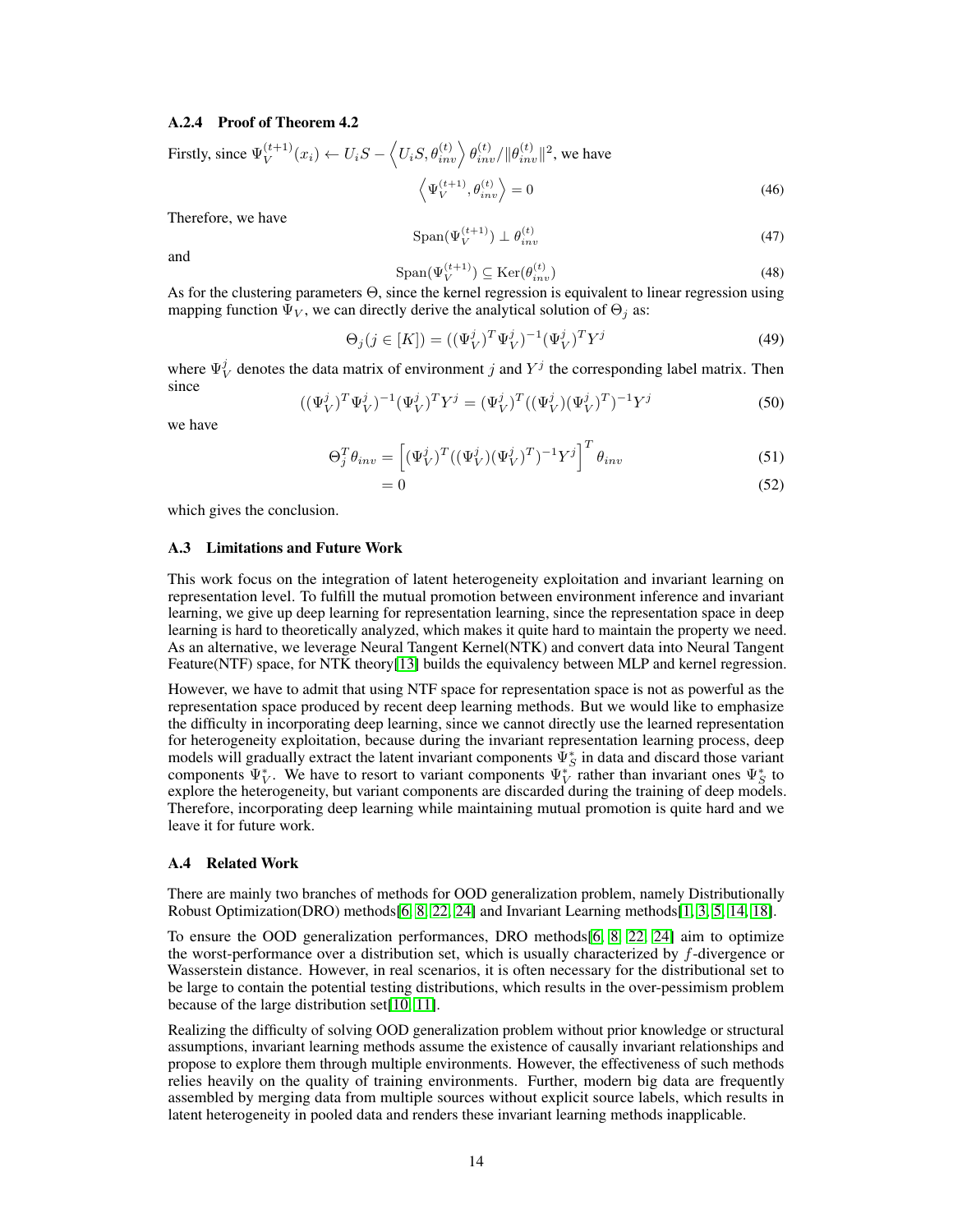Recently, there are methods[\[5,](#page-15-2) [18\]](#page-16-3) aiming at relaxing the need for multiple environments for invariant learning. [\[5\]](#page-15-2) directly infers the environments according to a given biased model first and then performs invariant learning. But the two stages cannot be jointly optimized and the quality of inferred environments depends heavily on the pre-provided biased model. Further, for complicated data, using invariant representation for environment inference is harmful, since the environment-specific features are gradually discarded, causing the extinction of latent heterogeneity and rendering data from different latent environments undistinguishable. [\[18\]](#page-16-3) designs a mechanism where two interactive modules for environment inference and invariant learning respectively can promote each other. However, it can only deal with scenarios where invariant and variant features are decomposed on raw feature level, and will break down when the decomposition can only be performed in representation space(e.g., image data).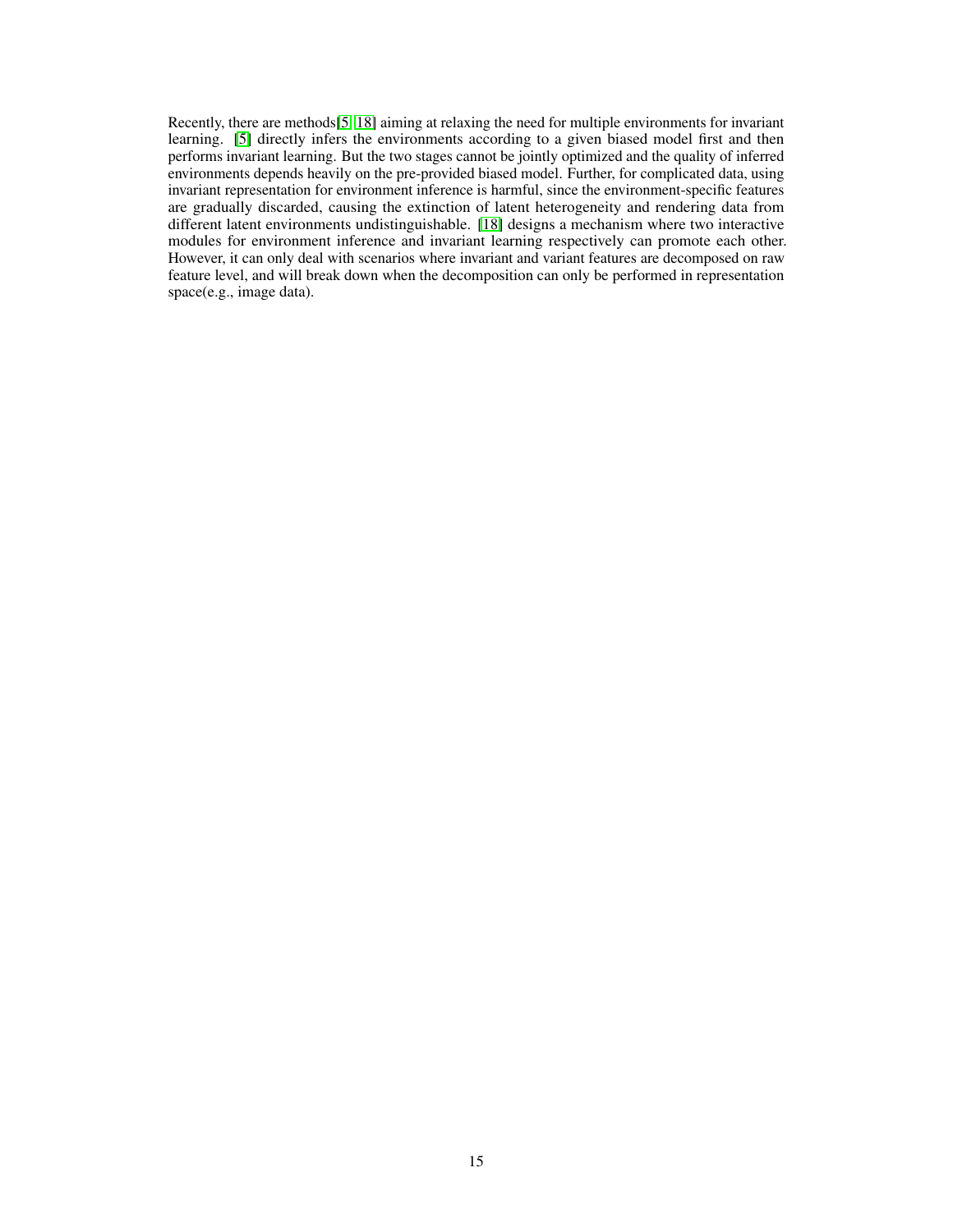# References

- <span id="page-15-1"></span>[1] Martín Arjovsky, Léon Bottou, Ishaan Gulrajani, and David Lopez-Paz. Invariant risk minimization. *CoRR*, abs/1907.02893, 2019.
- <span id="page-15-8"></span>[2] Sanjeev Arora, Simon S. Du, Wei Hu, Zhiyuan Li, and Ruosong Wang. Fine-grained analysis of optimization and generalization for overparameterized two-layer neural networks. In Kamalika Chaudhuri and Ruslan Salakhutdinov, editors, *Proceedings of the 36th International Conference on Machine Learning, ICML 2019, 9-15 June 2019, Long Beach, California, USA*, volume 97 of *Proceedings of Machine Learning Research*, pages 322–332. PMLR, 2019.
- <span id="page-15-4"></span>[3] Shiyu Chang, Yang Zhang, Mo Yu, and Tommi S. Jaakkola. Invariant rationalization. In *Proceedings of the 37th International Conference on Machine Learning, ICML 2020, 13-18 July 2020, Virtual Event*, volume 119 of *Proceedings of Machine Learning Research*, pages 1448–1458. PMLR, 2020.
- <span id="page-15-5"></span>[4] Shiyu Chang, Yang Zhang, Mo Yu, and Tommi S. Jaakkola. Invariant rationalization. In *Proceedings of the 37th International Conference on Machine Learning, ICML 2020, 13-18 July 2020, Virtual Event*, volume 119 of *Proceedings of Machine Learning Research*, pages 1448–1458. PMLR, 2020.
- <span id="page-15-2"></span>[5] Elliot Creager, Jörn-Henrik Jacobsen, and Richard Zemel. Environment inference for invariant learning. In *ICML Workshop on Uncertainty and Robustness*, 2020.
- <span id="page-15-9"></span>[6] John C. Duchi and Hongseok Namkoong. Learning models with uniform performance via distributionally robust optimization. *Forthcoming in Annals of Statistics*, abs/1810.08750, 2018.
- <span id="page-15-7"></span>[7] Abbas El Gamal and Young-Han Kim. Network information theory. *Network Information Theory*, 12 2011.
- <span id="page-15-12"></span>[8] Peyman Mohajerin Esfahani and Daniel Kuhn. Data-driven distributionally robust optimization using the wasserstein metric: performance guarantees and tractable reformulations. *Math. Program.*, 171(1-2):115–166, 2018.
- <span id="page-15-10"></span>[9] Charlie Frogner, Sebastian Claici, Edward Chien, and Justin Solomon. Incorporating unlabeled data into distributionally robust learning. *CoRR*, abs/1912.07729, 2019.
- <span id="page-15-13"></span>[10] Charlie Frogner, Sebastian Claici, Edward Chien, and Justin Solomon. Incorporating unlabeled data into distributionally robust learning. *arXiv preprint arXiv:1912.07729*, 2019.
- <span id="page-15-14"></span>[11] Weihua Hu, Gang Niu, Issei Sato, and Masashi Sugiyama. Does distributionally robust supervised learning give robust classifiers? In Jennifer G. Dy and Andreas Krause, editors, *Proceedings of the 35th International Conference on Machine Learning, ICML 2018, Stockholmsmässan, Stockholm, Sweden, July 10-15, 2018*, volume 80 of *Proceedings of Machine Learning Research*, pages 2034–2042. PMLR, 2018.
- <span id="page-15-0"></span>[12] Hal Daumé III and Daniel Marcu. Domain adaptation for statistical classifiers. *J. Artif. Intell. Res.*, 26:101–126, 2006.
- <span id="page-15-3"></span>[13] Arthur Jacot, Clément Hongler, and Franck Gabriel. Neural tangent kernel: Convergence and generalization in neural networks. In Samy Bengio, Hanna M. Wallach, Hugo Larochelle, Kristen Grauman, Nicolò Cesa-Bianchi, and Roman Garnett, editors, *Advances in Neural Information Processing Systems 31: Annual Conference on Neural Information Processing Systems 2018, NeurIPS 2018, December 3-8, 2018, Montréal, Canada*, pages 8580–8589, 2018.
- <span id="page-15-6"></span>[14] Masanori Koyama and Shoichiro Yamaguchi. Out-of-distribution generalization with maximal invariant predictor. *CoRR*, abs/2008.01883, 2020.
- <span id="page-15-11"></span>[15] Kun Kuang, Ruoxuan Xiong, Peng Cui, Susan Athey, and Bo Li. Stable prediction with model misspecification and agnostic distribution shift. In *The Thirty-Fourth AAAI Conference on Artificial Intelligence, AAAI 2020, The Thirty-Second Innovative Applications of Artificial Intelligence Conference, IAAI 2020, The Tenth AAAI Symposium on Educational Advances in Artificial Intelligence, EAAI 2020, New York, NY, USA, February 7-12, 2020*, pages 4485–4492. AAAI Press, 2020.